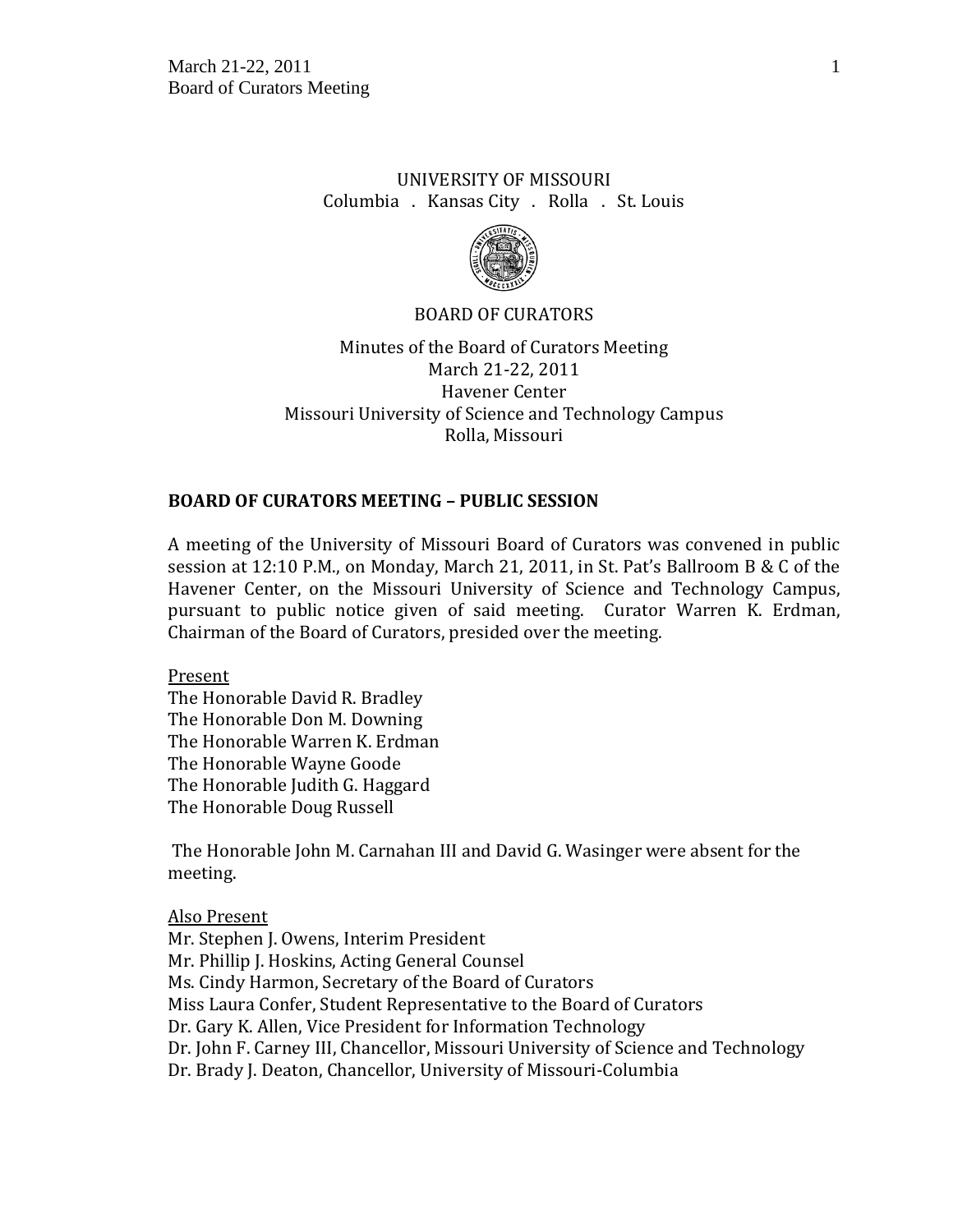Dr. Thomas F. George, Chancellor, University of Missouri-St. Louis Dr. Steven Graham, Senior Associate Vice President for Academic Affairs Mr. Stephen C. Knorr, Vice President for Government Relations Ms. Natalie "Nikki" Krawitz, Vice President for Finance and Administration Mr. Leo E. Morton, Chancellor, University of Missouri-Kansas City Dr. Michael F. Nichols, Vice President for Research and Economic Development Dr. Betsy Rodriguez, Vice President for Human Resources Ms. Kathleen Miller, Chief of Staff Ms. Cindy Pollard, Associate Vice President of Strategic Communications Media Representatives

#### **General Business**

Review of Consent Agenda – no discussion

#### Resolution for Executive Session

It was moved by Curator Goode and seconded by Curator Bradley, that there shall

be an executive session with a closed record and closed vote of the Board of Curators

meeting, on March 21-22, 2011 for consideration of:

- **Section 610.021(1), RSMo**, relating to matters identified in that provision, which include legal actions, causes of action or litigation, and confidential or privileged communications with counsel; and
- **Section 610.021(2), RSMo**, relating to matters identified in that provision, which include leasing, purchase, or sale of real estate; and
- **Section 610.021(3), RSMo**, relating to matters identified in that provision, which include hiring, firing, disciplining, or promoting or particular employees; and
- Section 610.021(12), RSMo, relating to matters identified in that provision, which include sealed bids and related documents and sealed proposals and related documents or documents related to a negotiated contract; and
- **Section 610.021 (13), RSMo**, relating to matters identified in that provision, which include individually identifiable personnel records, performance ratings, or records pertaining to employees or applicants for employment; and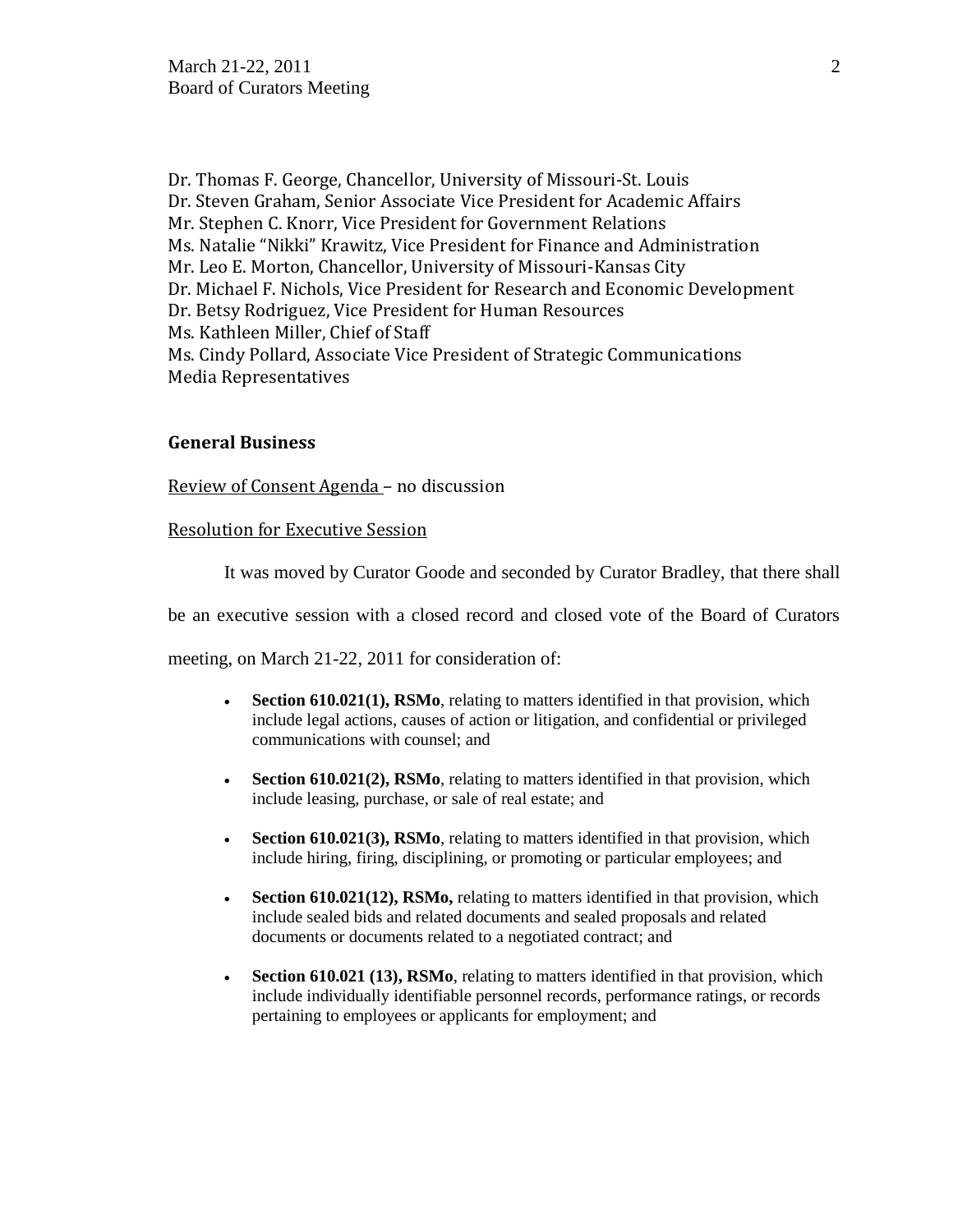Roll call vote:

Curator Bradley voted yes. Curator Carnahan was absent. Curator Downing voted yes. Curator Erdman voted yes. Curator Goode voted yes. Curator Haggard voted yes. Curator Russell voted yes. Curator Wasinger was absent.

The motion carried.

#### **PRESIDENTIAL SEARCH COMMITTEE MEETING – PUBLIC SESSION**

A meeting of the University of Missouri Board of Curators Presidential Search Committee was convened in public session at 12:12 PM on Monday, March 21, 2011, in St. Pat's Ballroom of the Havener Center on the Missouri University of Science and Technology Campus, pursuant to the public notice given of said meeting. Curator Warren K. Erdman, Chairman of the Committee, presided over the meeting.

Standing Board Committee meetings commenced at 1:15 P.M., on Monday, March 21, 2011, and concluded at 4:47 P.M., on Monday, March 21, 2011.

The public session of the Board of Curators meeting was recessed.

# **BOARD OF CURATORS MEETING – EXECUTIVE SESSION**

A meeting of the University of Missouri Board of Curators was convened in executive session at 5:00 P.M., on Monday, March 21, 2011, in the Silver and Gold Room, Havener Center on the Missouri University of Science and Technology Campus, pursuant to public notice given of said meeting. Curator Warren K. Erdman, Chairman of the Board of Curators, presided over the meeting.

Present The Honorable David R. Bradley The Honorable Don M. Downing The Honorable Warren K. Erdman The Honorable Wayne Goode The Honorable Judith G. Haggard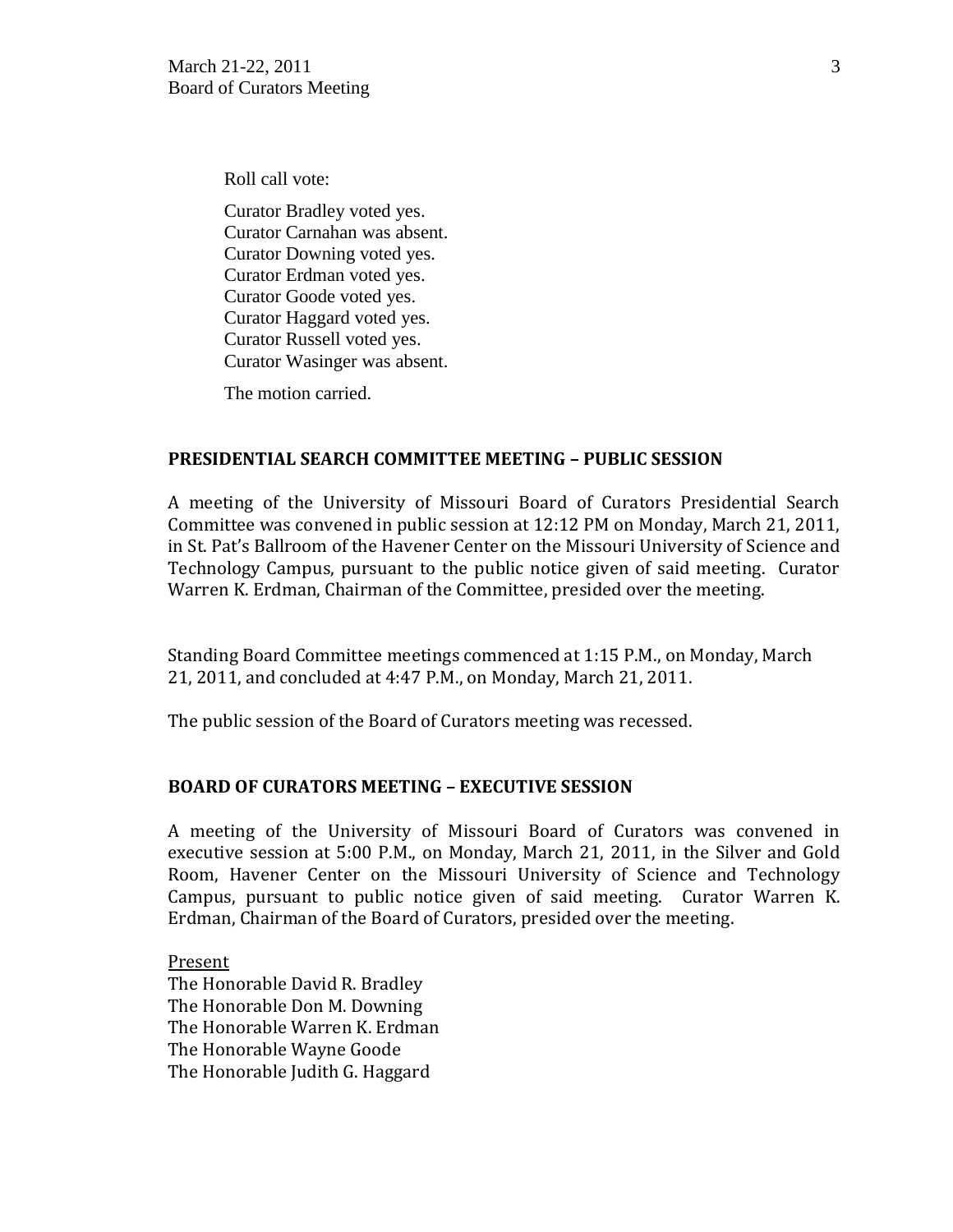March 21-22, 2011  $\frac{4}{3}$ Board of Curators Meeting

The Honorable Doug Russell

The Honorables John M. Carnahan III and David G. Wasinger were absent for the meeting.

Also Present Mr. Stephen J. Owens, Interim President, University of Missouri System Mr. Phillip J. Hoskins, Acting General Counsel Ms. Cindy S. Harmon, Secretary of the Board of Curators Miss Laura A. Confer, Student Representative to the Board of Curators

## **General Business**

Vice President Krawitz, Chancellor Morton and Associate Vice President Graham joined the meeting.

 $210$  Use Agreement, UMKC – this item is excluded from the minutes and will be given public notice upon completion of the agreement.

 $211$  Ground Lease, UM – this item is excluded from the minutes and will be given public notice upon completion of the lease.

Curators' Teaching Professor Emeritus for Charles J. Wurrey, UMKC – presented by Associate Vice President Graham (the complete file can be found in the Academic, Student and External Affairs Office)

It was recommended by Chancellor Morton, endorsed by Interim President Owens, recommended by the Academic, Student and External Affairs Committee, moved by Curator Haggard and seconded by Curator Goode, that the following action be approved:

That upon the recommendation of Chancellor Morton, the Executive Vice Chancellor and Provost, and the Dean of the College of Arts and Sciences, it is recommended that Professor Charles J. Wurrey be appointed as Curators' Teaching Professor Emeritus effective September 1, 2011. Professor Wurrey was appointed as a Curators' Teaching Professor on September 1, 2002.

Roll call vote:

Curator Bradley voted yes. Curator Carnahan was absent.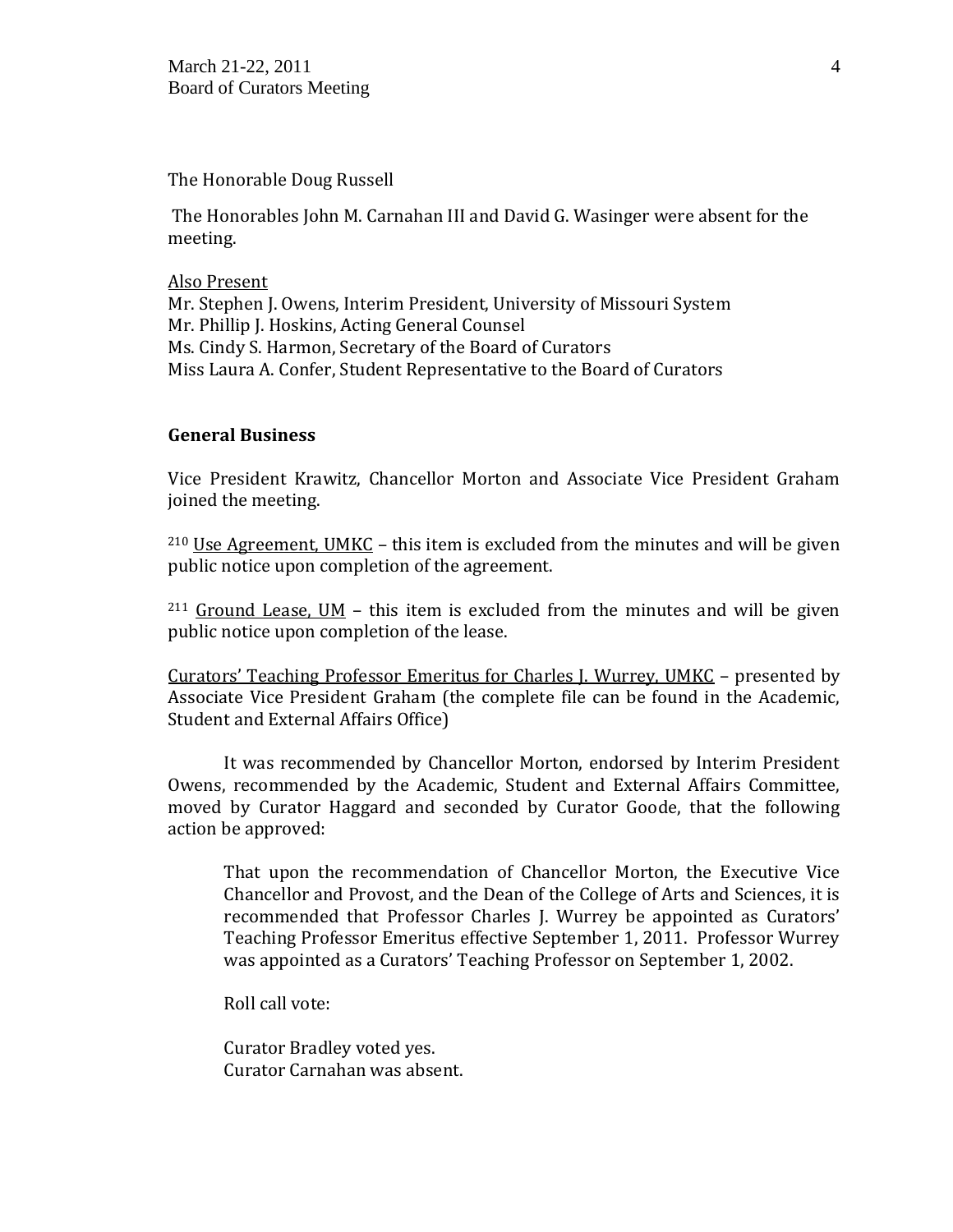Curator Downing voted yes. Curator Erdman voted yes. Curator Goode voted yes. Curator Haggard voted yes. Curator Russell voted yes. Curator Wasinger was absent.

The motion carried.

## **COMPENSATION AND HUMAN RESOURCES COMMITTEE MEETING – EXECUTIVE SESSION**

University President's Report to the Board of Curators on Personnel – presented by Interim President Owens.

Because Acting General Counsel Hoskins had been involved in defending both grievances appealed to the Board of Curators, he excused himself and was not present for the Board's discussion and deliberation of the appeals.

<sup>213</sup> Personnel-Employee Grievance Appeal – This item has been excluded from the minutes due to the confidential subject matter.

 $214$  Personnel-Union Grievance Appeal - This item has been excluded from the minutes due to the confidential subject matter.

The Board of Curators meeting-executive session recessed at 6:30 P.M., on Monday, March 21, 2011.

#### **Board of Curators Dinner and Business Program**

Technology Development Center, Innovation Park, Rolla, Missouri 6:30 – 8:30 P.M. Monday, March 21, 2011 Hosted by Chancellor John F. Carney, III Program: Interdisciplinary Student Design Teams: Value-Added Technological Education

Present The Honorable David R. Bradley The Honorable Don Downing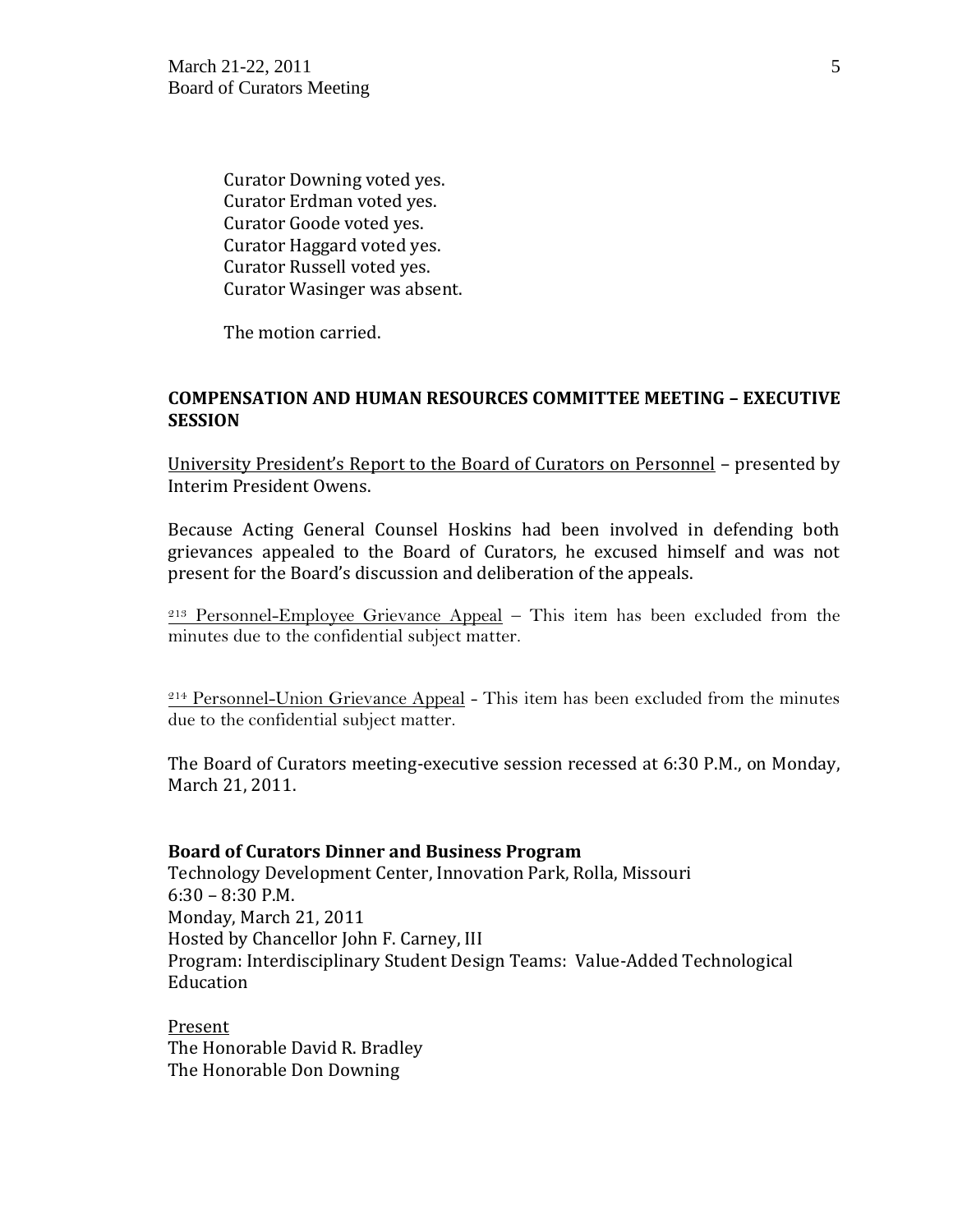The Honorable Warren K. Erdman The Honorable Wayne Goode The Honorable Judith G. Haggard

The Honorables John M. Carnahan III, Doug Russell and David G. Wasinger were absent.

#### Also Present

Mr. Stephen J. Owens, Interim President, University of Missouri System Mr. Phillip J. Hoskins, Acting General Counsel Ms. Cindy S. Harmon, Secretary of the Board of Curators Dr. Gary K. Allen, Vice President for Information Technology Dr. John F. Carney III, Chancellor, Missouri University of Science and Technology Dr. Brady J. Deaton, Chancellor, University of Missouri-Columbia Dr. Brian Foster, Provost, University of Missouri-Columbia Dr. Thomas F. George, Chancellor, University of Missouri-St. Louis Dr. Steven Graham, Senior Associate Vice President for Academic Affairs Mr. Stephen C. Knorr, Vice President for Government Relations Ms. Natalie "Nikki" Krawitz, Vice President for Finance and Administration Mr. Leo E. Morton, Chancellor, University of Missouri-Kansas City Dr. Michael F. Nichols, Vice President for Research and Economic Development Dr. Betsy Rodriguez, Vice President for Human Resources Dr. W. Kent Wray, Provost, Missouri University of Science and Technology Ms. Kathleen M. Miller, Chief of Staff Ms. Cindy Pollard, Associate Vice President of Strategic Communications

#### **BOARD OF CURATORS MEETING – PUBLIC SESSION**

**Missouri University of Science and Technology Faculty Senate Breakfast** 8:00 – 9:00 AM Tuesday, March 22, 2011 Carver/Turner Room, Havener Center Missouri University of Science and Technology Campus Rolla, Missouri Program: Missouri S & T's Role in Developing Advances High-Power Space Propulsion and Wave Propagation in Complex Media

A meeting of the University of Missouri Board of Curators was reconvened in public session at 9:00 A.M., on Tuesday, March 22, 2011, in St. Pat's Ballroom B&C of the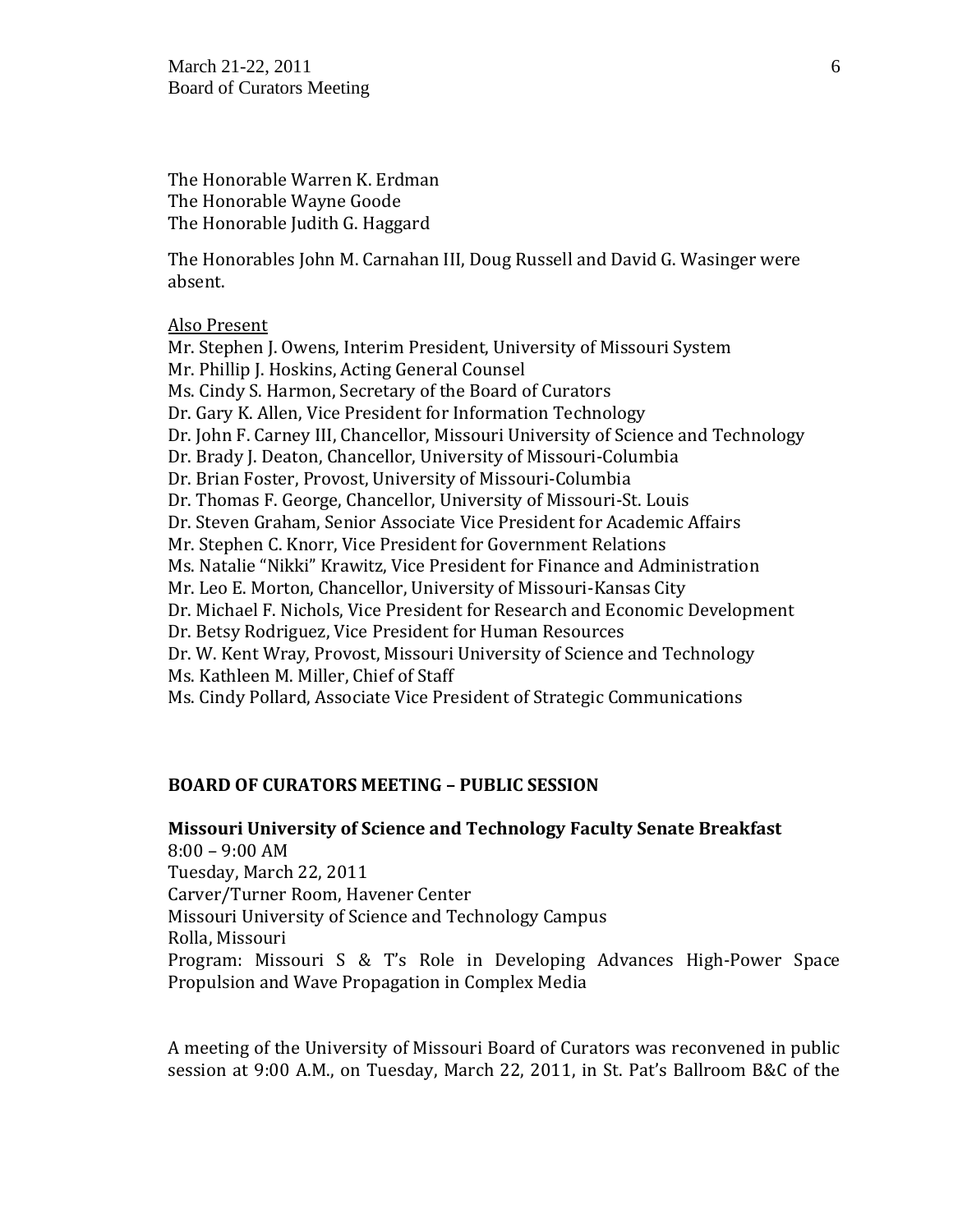Havener Center, on the Missouri University of Science and Technology campus, pursuant to public notice given of said meeting. Curator Warren K. Erdman, Chairman of the Board of Curators, presided over the meeting.

#### Present

The Honorable David R. Bradley The Honorable Don M. Downing The Honorable Warren K. Erdman The Honorable Wayne Goode The Honorable Judith G. Haggard The Honorable Doug Russell

The Honorables John M. Carnahan III and David G. Wasinger were absent for the meeting.

#### Also Present

Mr. Stephen J. Owens, Interim President, University of Missouri System Mr. Phillip J. Hoskins, Acting General Counsel Ms. Cindy S. Harmon, Secretary of the Board of Curators

Miss Laura A. Confer, Student Representative to the Board of Curators Dr. Gary K. Allen, Vice President for Information Technology Dr. John F. Carney III, Chancellor, Missouri University of Science and Technology Dr. Brady J. Deaton, Chancellor, University of Missouri-Columbia Dr. Thomas F. George, Chancellor, University of Missouri-St. Louis Dr. Steven Graham, Senior Associate Vice President for Academic Affairs Mr. Stephen C. Knorr, Vice President for Government Relations Ms. Natalie "Nikki" Krawitz, Vice President for Finance and Administration Mr. Leo E. Morton, Chancellor, University of Missouri-Kansas City Dr. Michael F. Nichols, Vice President for Research and Economic Development Dr. Betsy Rodriguez, Vice President for Human Resources Ms. Kathleen M. Miller, Chief of Staff Ms. Cindy Pollard, Associate Vice President of Strategic Communications Media Representatives

Board Chairman's Report – presented by Chairman Erdman (slides and recording on file)

Chairman Erdman recognized the following individuals for their work toward advancing Missouri through health programs:

• I. David Robertson, MU Research Reactor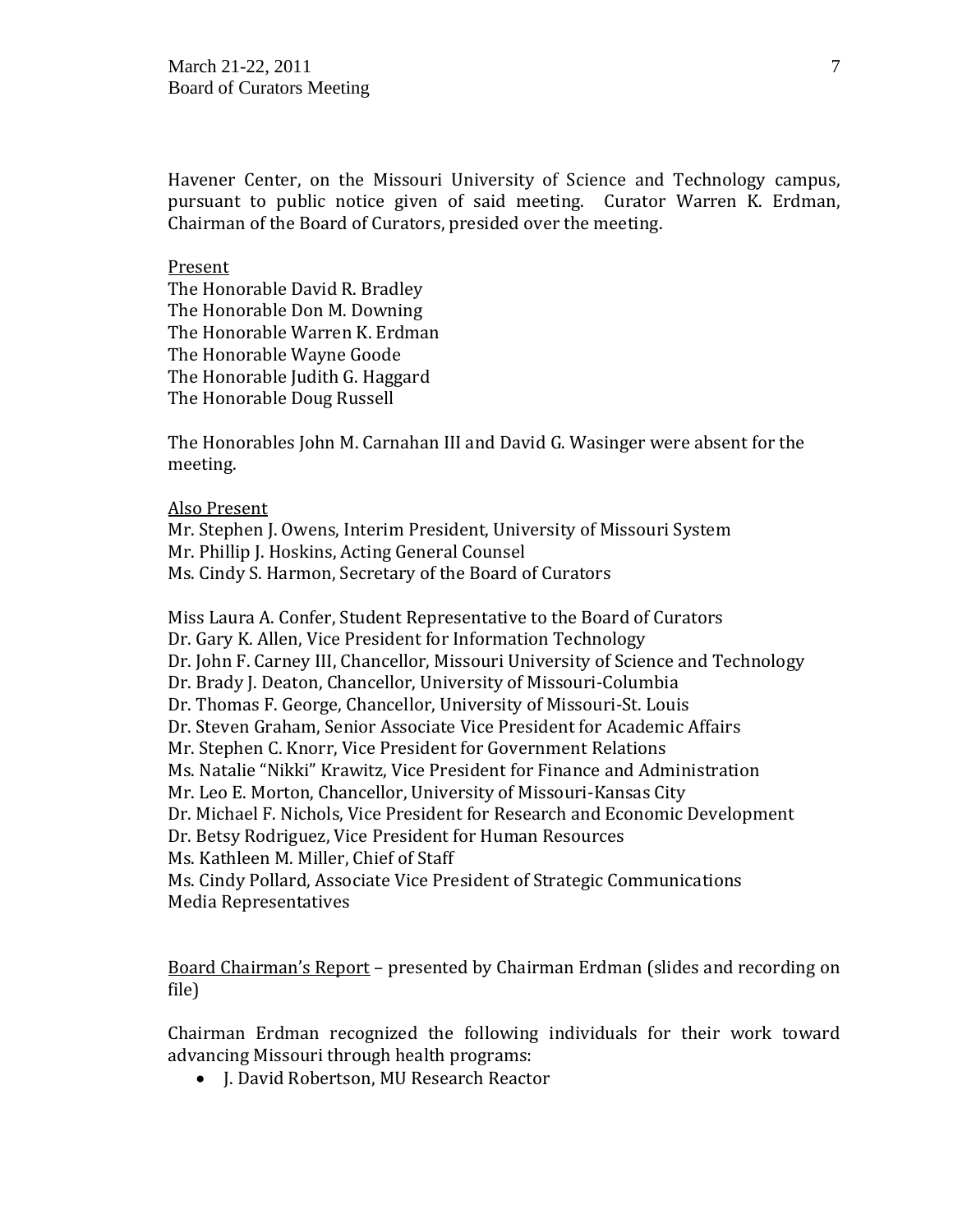- Kingsley S. Kantanka, UMKC School of Computing and Engineering
- Shala Peterman, UMSL Math Technology Learning Center
- Ralph E. Flori, Jr., Missouri S&T, Project Lead the Way

J. David Robertson and Ralph E. Flori, Jr. were present at the meeting for presentation of certificates and recognition for their work.

University Interim President's Report – presented by Interim President Owens (recording and slides on file)

- Advancing Missouri Competitiveness
- Reviewed the University Presidents Survey, February 2011
	- o Top Four Concerns from the survey include:
		- Budget shortfalls
		- Changes in state aid
		- **Maintaining quality of academic programs**
		- Rising tuition and affordability

Chancellors' Campus Reports (slides and recording on file)

- Missouri S & T presented by Chancellor Carney
- University of Missouri Kansas City presented by Chancellor Morton
- University of Missouri St. Louis presented by Chancellor George
- University of Missouri Columbia presented by Chancellor Deaton

University Health System Report – presented by Vice Chancellor Harold A. Williamson, Jr., MD (slides and recording on file)

Dr. Williamson presented a quality report for the University of Missouri Health System:

- Infection prevention
- Regulatory surveys
- Food and Drug Administration (FDA)
- The Joint Commission
- Centers for Medicare and Medicaid Services (CMS)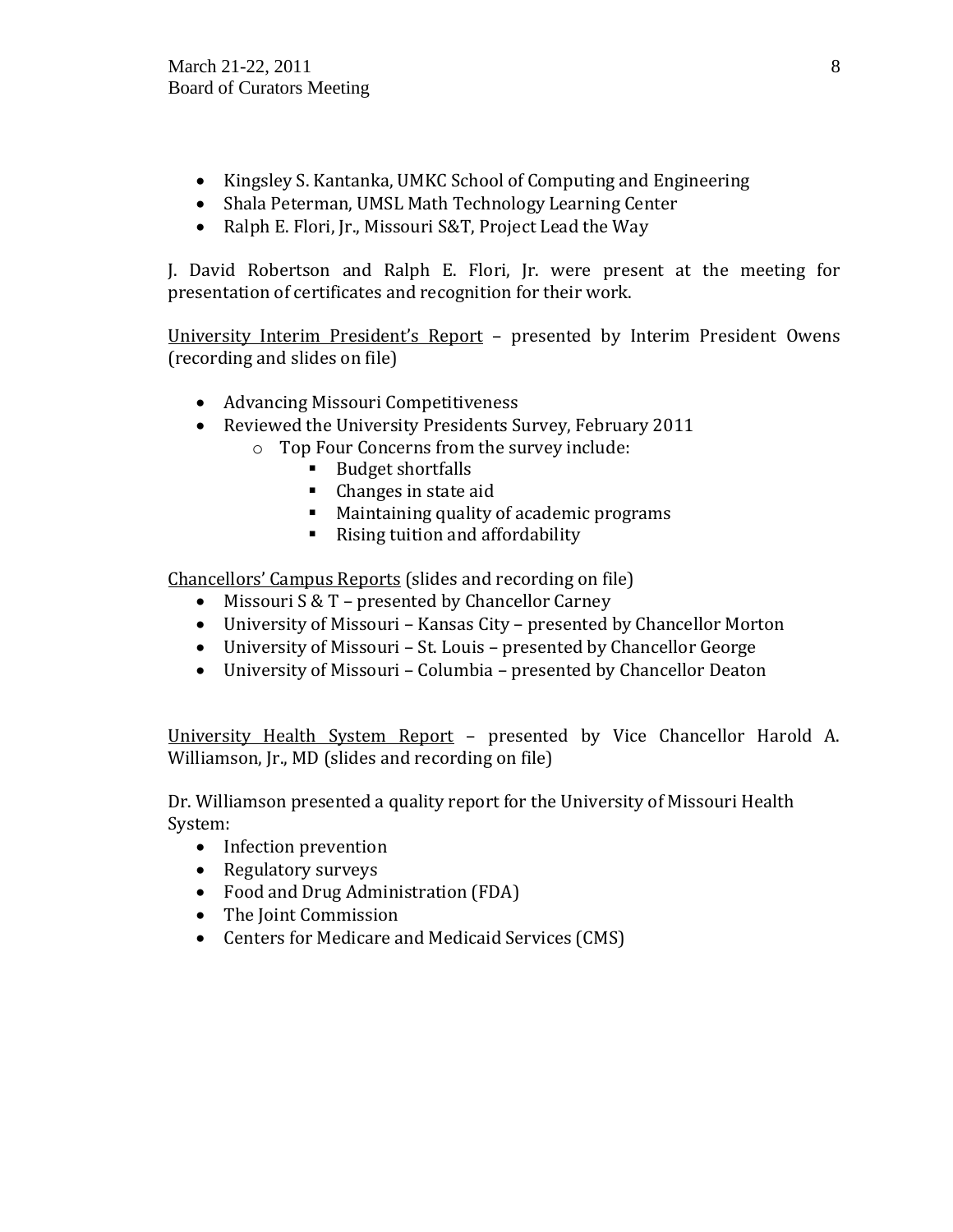## **Consent Agenda**

It was endorsed by Interim President Owens, moved by Curator Haggard and seconded by Curator Downing, that the following items be approved by consent agenda:

- 1. Minutes of the Special Board of Curators Meeting, January 7, 2011 as provided to the curators for review and approval
- 2. Minutes of the Special Board of Curators Meeting, January 14, 2011 as provided to the curators for review and approval
- 3. Minutes of the Board of Curators Meeting, January 27-28, 2011 as provided to the curators for review and approval
- 4. Minutes of the Board of Curators Committee Meetings, January 27, 2011 as provided to the curators for review and approval
- 5. Minutes of the Special Board of Curators and Presidential Search Committee Meetings, February 25, 2011 – as provided to the curators for review and approval.
- 6. Degrees, Winter Semester, MU, UMSL, UMKC and Missouri S & T
- 7. Amendment to Collected Rules and Regulation 330.015, Policy on Conflict of Interest, UM

**Collected Rules and Regulations Personnel Chapter 330: Employee Conduct 330.015 Policy on Conflict of Interest** Bd. Min. 1-25-90, Amended 10-05-07, Amended 11-29-07, Amended 3-22-11.

#### A. **Conflict of Interest -- General Provisions**

1. **Policy.** University employees shall faithfully discharge their duties and shall refrain from knowingly engaging in any outside matters of financial interest incompatible with the impartial, objective, and effective performance of their duties. They shall not realize personal gain in any form which would influence improperly the conduct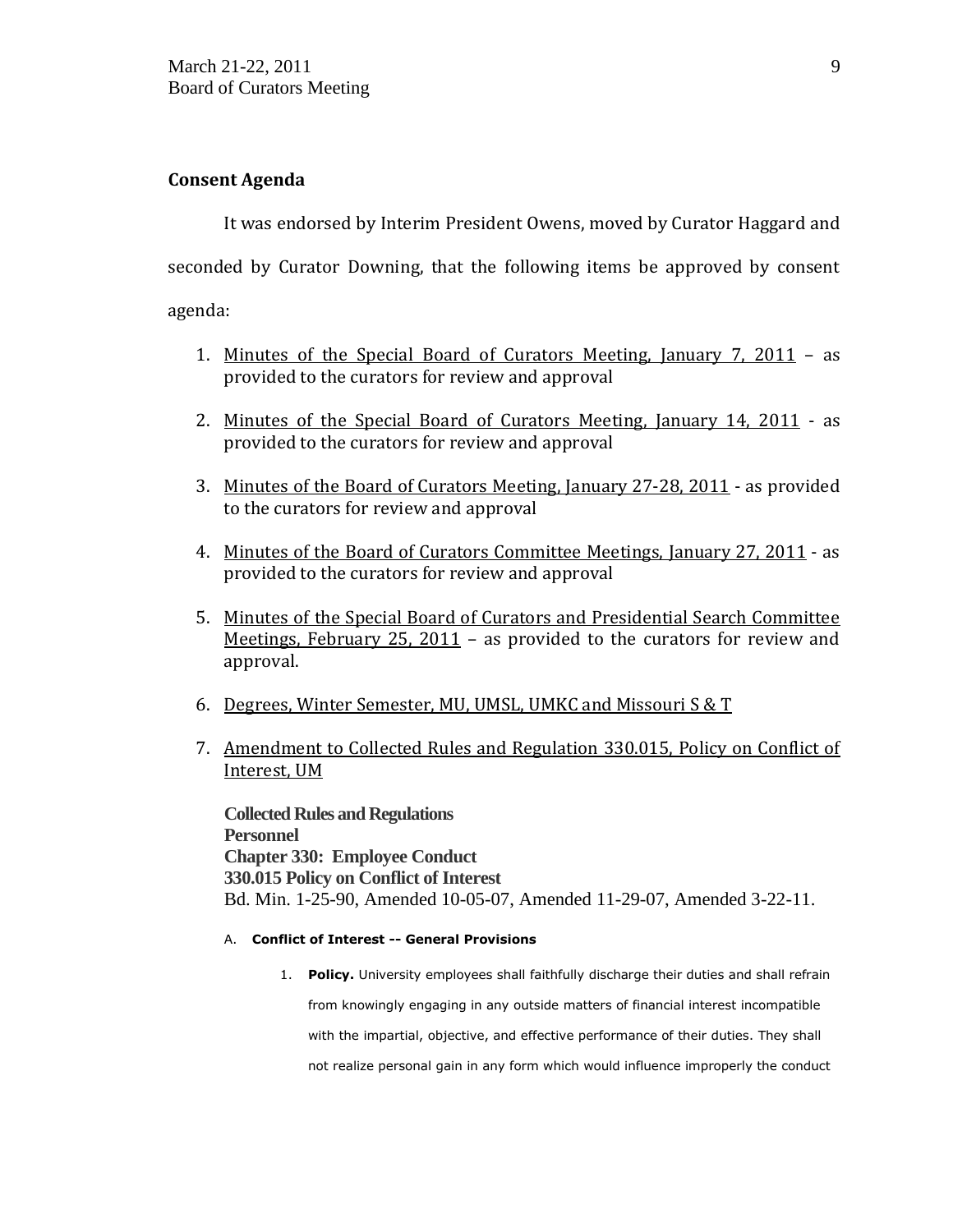of their University duties. They shall not knowingly use University property, funds, position or power for personal or political gain. They shall inform their supervisors in writing of reasonably foreseen potential conflicts.

- 2. **Sanctions.** Conduct by an employee that violates the University's policies, regulations or rules pertaining to conflict of interest shall constitute a breach of the employment contract and may lead to disciplinary action.
- B. **Use of Confidential Information** -- Employees shall not use confidential information about the University obtained by reason of their employment with intent to cause financial gain to themselves or unfair advantage for another person.

#### C. **Prohibition Against Acceptance of Gifts**

Employees of the University of Missouri shall avoid accepting gifts for personal use, directly or indirectly, from prohibited sources, except as permitted in Section 330.015C.2 below.

- 1. For the purposes of this policy, the following definitions shall apply:
	- a. **Gift** -- Gift shall mean any tangible or intangible item or items having a monetary value in excess of \$75.
	- b. **Prohibited Source** -- Prohibited source shall mean any person or entity, public or private, outside the University, with interests, financial or otherwise, that

may be substantially affected by the recommendations, decisions, performance or non-performance of the official duties of the employee.

- 2. **Exceptions** -- The following shall not be considered a violation of this policy:
	- a. Gifts that are available to the employee on the same conditions as for the general public;
	- b. Educational materials utilized in the performance of the employee's University job;
	- c. Awards or honoraria administered by or through the University;
	- d. Gifts from the employee's relatives, by blood or marriage;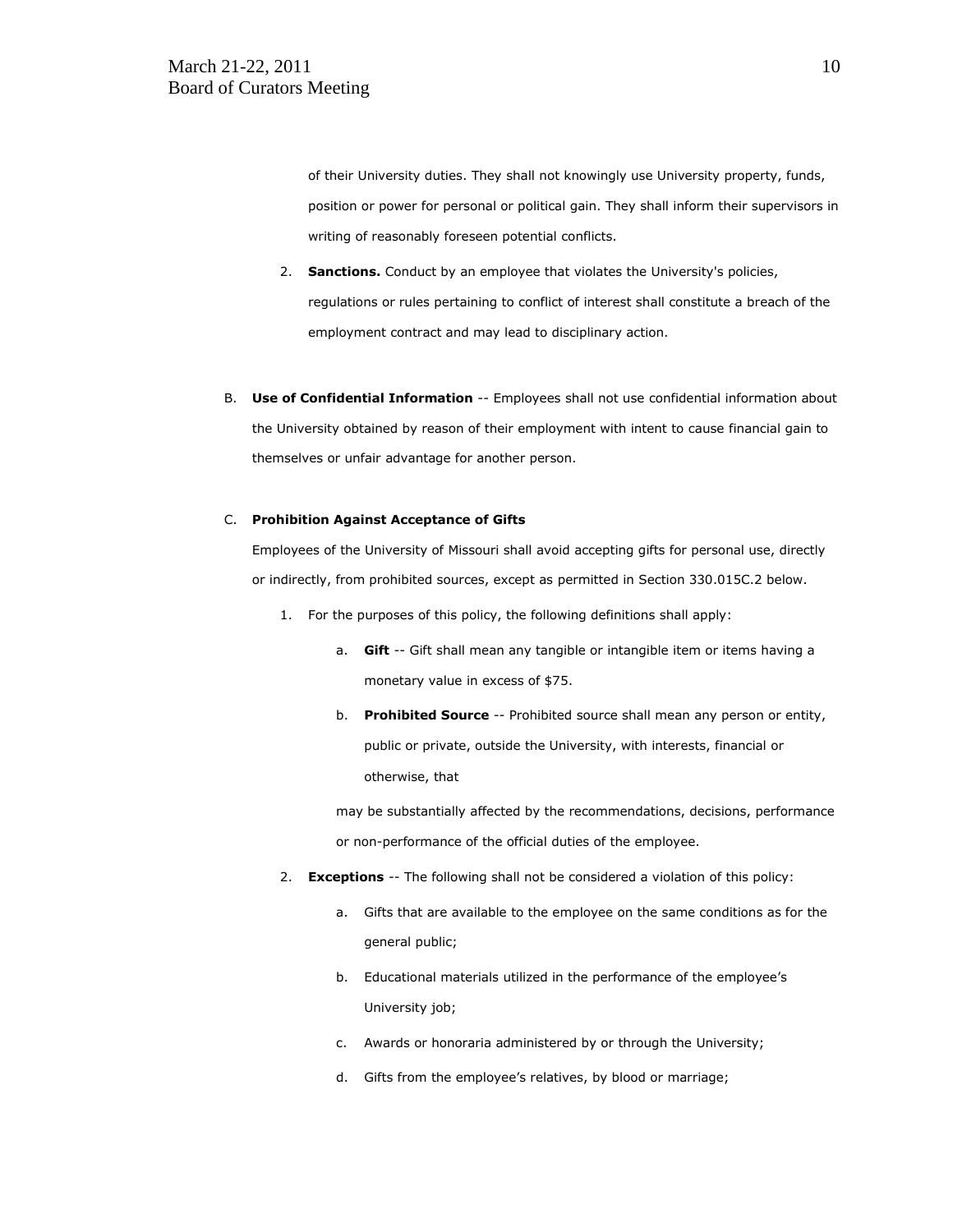- e. Any item of food, refreshment, entertainment or other benefit provided to the employee while attending a meeting, conference or convention provided on the same conditions as for other attendees; provided that if the item could be considered as lavish, than approval must be obtained under subparagraph f below;
- f. Any gift if approved in writing in advance by an administrative superior who is a University General Officer, or in the event of the President, then approval of the Chair of the Board of Curators.
- 3. Each General Officer approving acceptance of gifts under Section 330.015C.2.f shall report all such approvals annually to the President.
- D. **Outside Business Interests of University Personnel** -- An employee's outside employment or business activities and interests must not interfere with the employee's regular duties nor represent a conflict of interest.
	- 1. **Grants and Contracts.** When it is proposed that the University of Missouri enter into (1) contracts for the sale of goods or services, or (2) research contracts or grants, or (3) other contracts, including those for technological transfer, with private firms or corporations in which a University employee knows he or she has a direct or indirect financial interest, the following procedure shall be followed:
		- a. Before the proposed contract is executed by the University, the University employee shall make a full disclosure of such financial interest, in writing, which disclosure shall be forwarded to the official having contract approval authority. This disclosure shall also be filed in a registry appropriately located for public scrutiny for a period of at least ten (10) days prior to the approval of the contract.
		- b. If there is a change in the financial interest of a University employee during the term of the contract, the change shall be reported immediately, in writing, and forwarded to the official having contract approval authority, and shall also be filed as required in Paragraph D.1.a above.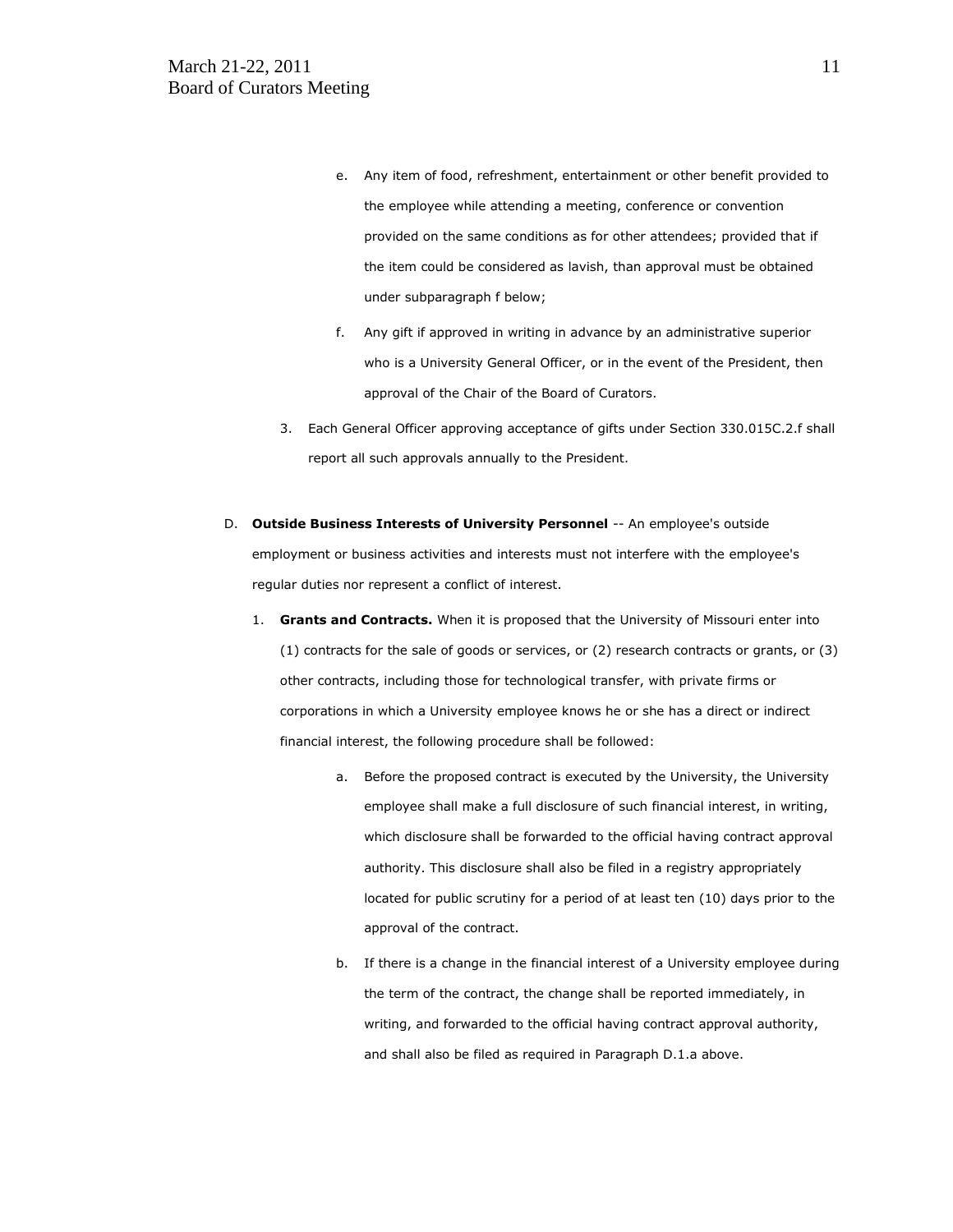c. If the financial interest of the University employee in the private firm or corporation is such that it could influence the decision-making process of the private firm or corporation and the employee could also influence the decision-making process of the University in entering into or performing the contract:

(1) The University shall not enter into the contract or shall cancel the contract, if the terms of the contract so permit; or

(2) The University employee shall take such action as is necessary to remove her or him from a relationship with the private firm or corporation which could influence the decision-making process of the private firm or corporation; or

(3) The University shall establish a procedure to remove any opportunity for the University employee to influence the entering into the contract by the University or the manner in which the contract is performed by the University.

2. **Overlapping Business Activities.** Before an employee enters into a business activity which overlaps with the University's teaching, research, or service missions,

the employee shall make full disclosure, in writing, to her or his immediate chairperson/supervisor, and such disclosure shall be filed as required in Paragraph D.1.a. above. The chairperson/supervisor and her or his dean/director/supervisor must approve or disapprove in writing the proposed activity.

- 3. **Full-time Employment - Faculty and Exempt Personnel.** Full-time faculty and full-time exempt personnel may not be concurrently employed full-time with another employer. [1]
- 4. **Teaching.** An employee of the University who teaches either credit or non-credit courses not connected with the University may have a conflict of interest. To avoid conflicts of interest an employee must disclose the proposed teaching activity and secure written approval in advance from her or his department chairperson/supervisor and dean/director or the Provost on campuses having no schools or colleges. Approval for such teaching shall be granted unless the proposed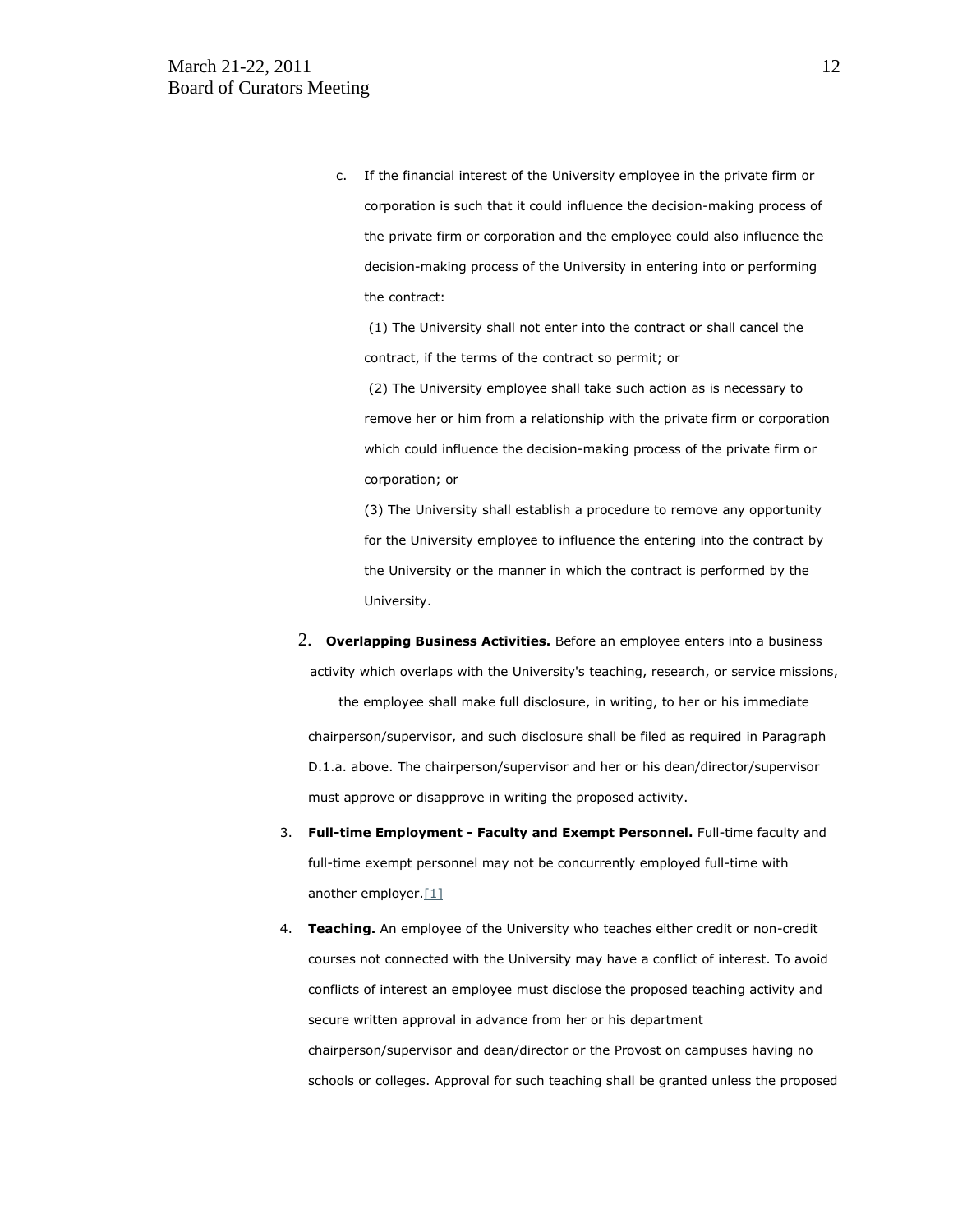teaching is not in the best interests of the University. In reaching the decision, the department chairperson/supervisor and dean/director or Provost on campuses having no schools or colleges should consider all relevant matters including such concerns as duplication of University courses or programs and accreditation standards.

- 5. **Faculty-Authored Textbooks and Other Educational Materials.** Textbooks, tapes, software and other materials authored by the course instructor may be assigned to be purchased by students for a course taught by the author if the royalties arising from the purchase of the assigned materials are returned to the University of Missouri, another educational institution, a charitable organization, or a not-for-profit foundation. Any proceeds from other University uses of such materials, such as purchase by the library, shall be the property of the author. Course instructors or any other employee responsible for selecting, ordering, assigning course materials cannot accept gifts, development grants, or other compensation from any company or organization for the adoption of course textbooks, software or other educational material. See 330.015(C) for a description of gifts.
- E. **Faculty and Exempt Personnel Consultation** -- Consultation, whether income producing or otherwise, is the application of professional and scholarly expertise in the external community. It is a significant means of professional improvement as well as a form of community service. However, consultation may in some instances also constitute a business interest requiring

disclosure and approval when the entity for which the employee consults transacts business with the University or is in competition with the University, or where the consultation itself competes with the work of the University. In these instances the procedure in Paragraph D.1.a. is applicable.

It is the policy of the University to permit consulting activities which:

1. are related to the professional interest and development of the faculty member or other exempt person,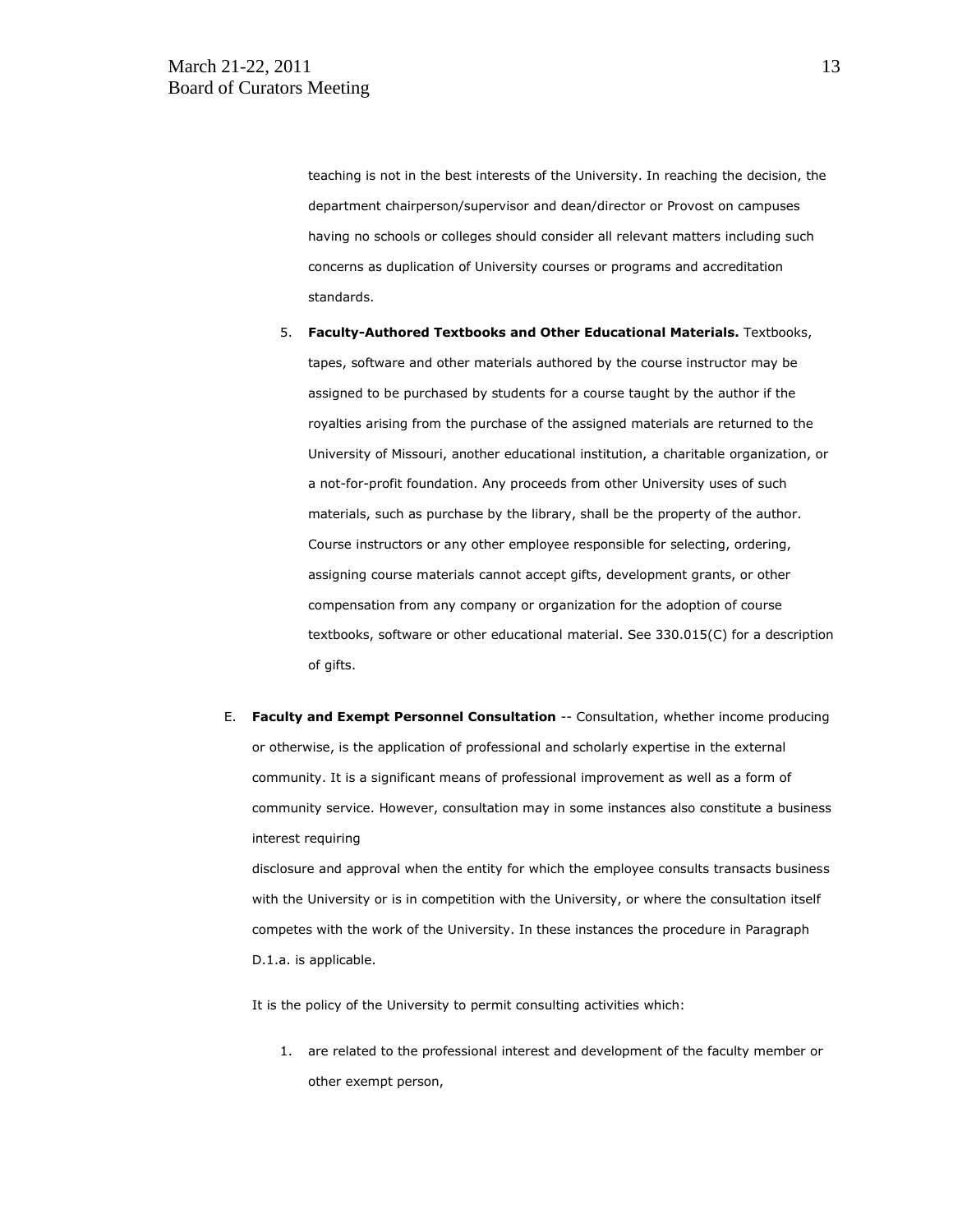- 2. do not interfere with regular duties,
- 3. do not utilize University materials, facilities, or resources except as provided in the University Business Policy and Procedure Classification Code 01-21 dated May 1, 1979,
- 4. are in agreement with the American Association of University Professors/American Council on Education (AAUP/ACE) Statement on Conflict of Interest and with the requirements of accreditation for the particular school or unit in question,
- 5. do not compete with the work of the University, and are not otherwise contrary to the best interest of the University,
- 6. do not violate federal or state law, and
- 7. do not represent a conflict of interest under other policies of the University.

Each division shall make an annual report to the Chancellor, or appropriate Vice President, indicating the aggregate time and the nature of the service performed for each individual engaged in consulting, including the area of technological transfer. These reports shall be transmitted annually to the President.

- F. **Use of University Stationery** -- Official University stationery may not be used in outside business, personal, and other private or political activities of employees. However, for use in such activities, faculty may have printed at their own expense personal business stationery carrying their academic title, University address and telephone number.
- G. **Use of University Logo** -- It is a violation of University policy to employ the name of the University or any of its graphic identification symbols in printed materials intended to endorse or promote individual enterprises or to otherwise enhance private gain without the written permission of the University President.
- H. **Appeals** -- Appeals of decisions made under these procedures should be brought to resolution informally and at the lowest possible administrative level. Should attempts to resolve appeals informally fail, procedures set forth in Collected Rules and Regulations, 370.010 and 380.010, shall be followed.

[1] Effective September 1, 1983, an employee classified as at least 75% full-time equivalence with an indicated appointment duration of at least six months and who is regularly scheduled to work a minimum of 30 hours per week is considered a full-time employee.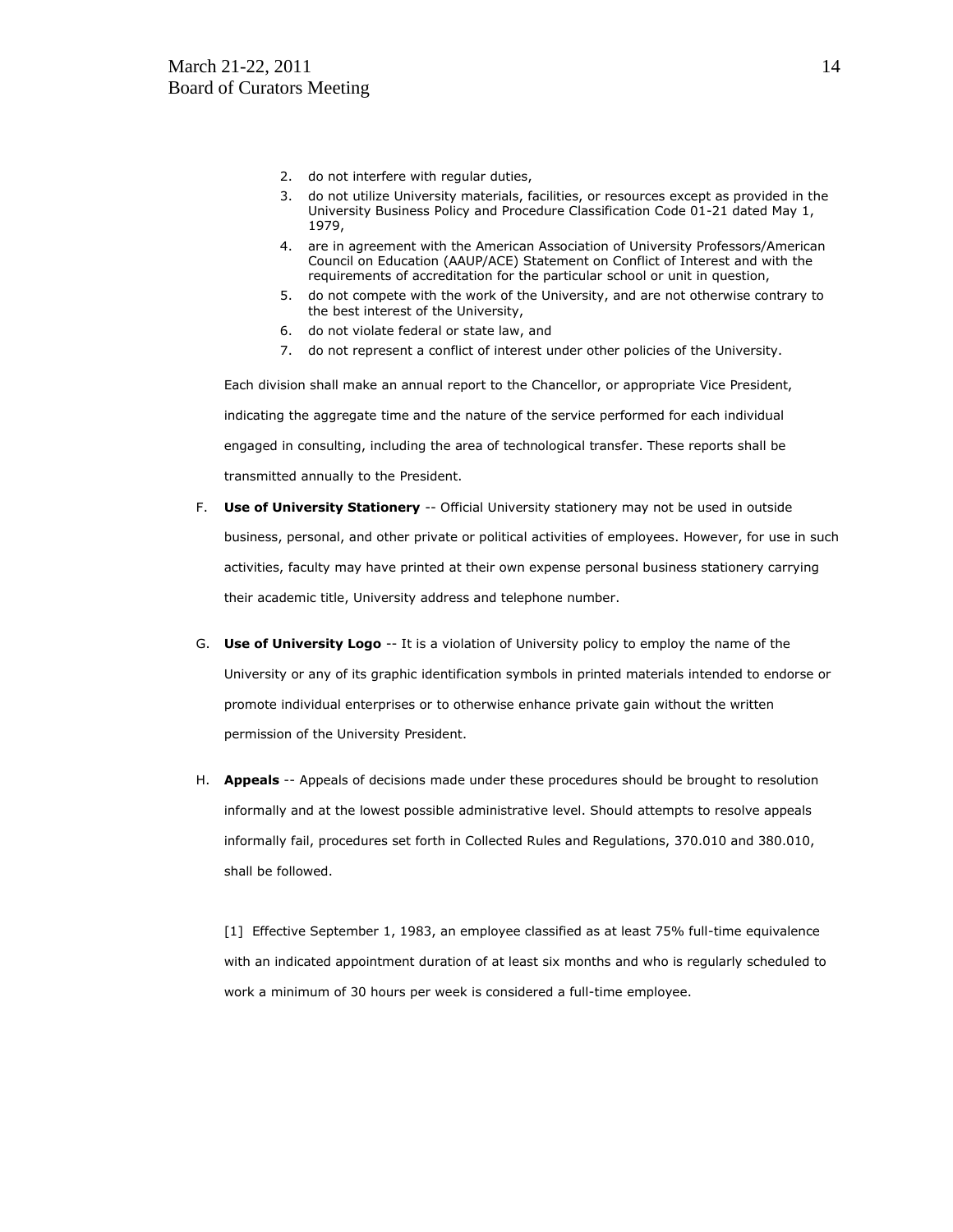Roll call vote of Consent Agenda:

Curator Bradley voted yes. Curator Carnahan was absent. Curator Downing voted yes. Curator Erdman voted yes. Curator Goode voted yes. Curator Haggard voted yes. Curator Russell voted yes. Curator Wasinger was absent.

The motion carried.

# **Academic, Student and External Affairs**

Committee Chairwoman Haggard provided a recap of the March 21, 2011, Academic, Student and External Affairs Committee meeting.

## **Information**

1. Legislative Update

# Action

- 1. Degree, Bachelor of Health Sciences, UMKC
- 2. Degree, Master of Science in Finance, UMKC
- 3. Degree, Master of Science in Real Estate, UMKC
- 4. Degree, Ph.D. in Entrepreneurship and Innovation, UMKC

#### UMKC Academic Program Proposals

It was recommended by Senior Associate Vice President Graham, endorsed by

Interim President Owens, recommended by the Academic, Student and External Affairs

Committee, moved by Curator Haggard and seconded by Curator Bradley, that the

following actions be approved: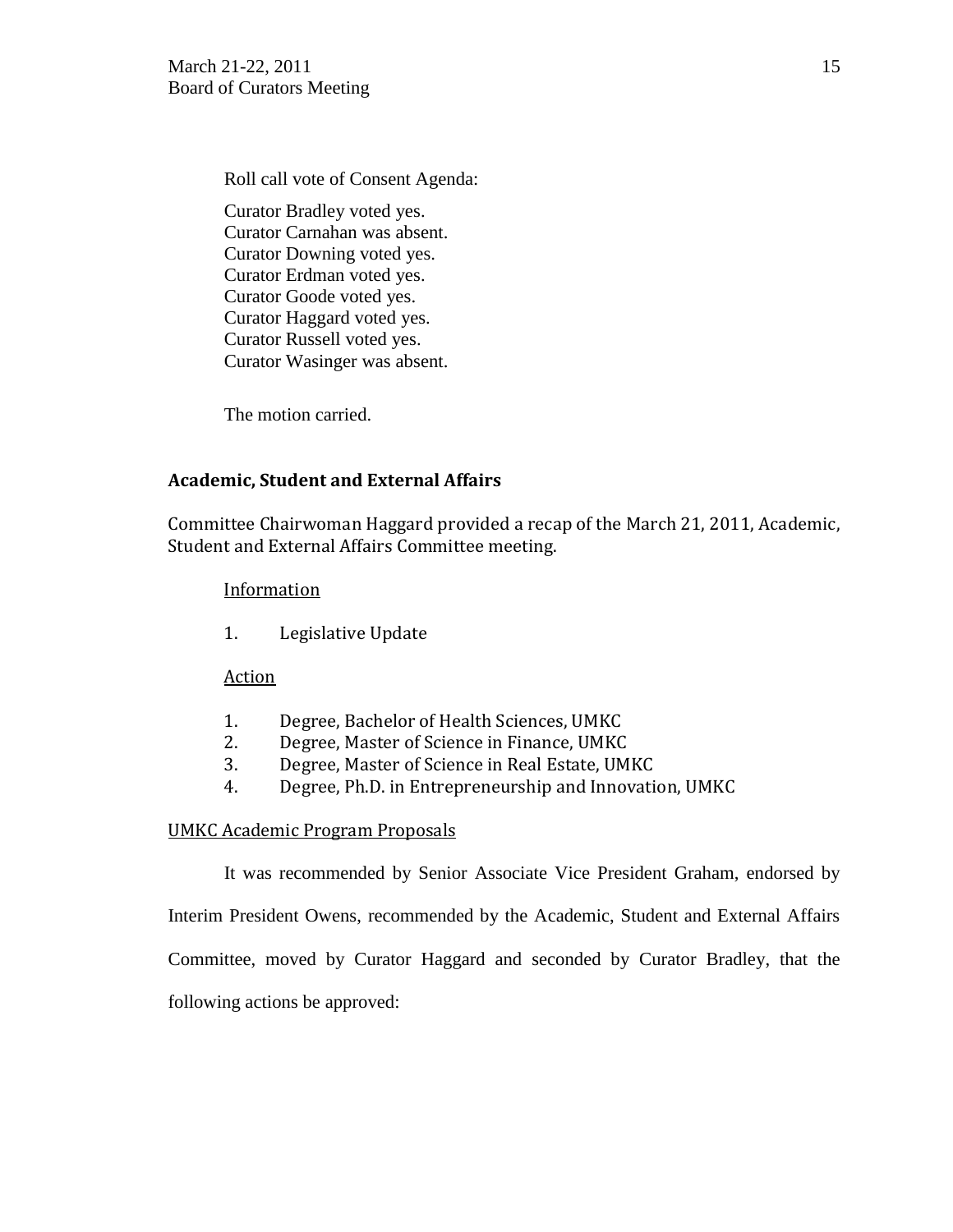that the University of Missouri - Kansas City be authorized to submit the attached proposal for a Bachelor of Health Science to the Coordinating Board for Higher Education for approval, and

that the University of Missouri - Kansas City be authorized to submit the attached proposal for a Master of Science in Finance to the Coordinating Board for Higher Education for approval, and

that the University of Missouri - Kansas City be authorized to submit the attached proposal for a Master of Entrepreneurial Real Estate to the Coordinating Board for Higher Education for approval, and

that the University of Missouri - Kansas City be authorized to submit the attached proposal for a Doctor of Philosophy in Entrepreneurship and Innovation to the Coordinating Board for Higher Education for approval.

Roll call vote of the Board:

Curator Bradley voted yes. Curator Carnahan was absent. Curator Downing voted yes. Curator Erdman voted yes. Curator Goode voted yes. Curator Haggard voted yes. Curator Russell voted yes. Curator Wasinger was absent.

The motion carried.

Curator Haggard requested Associate Vice President Graham send the Board an article about disrupting education that speaks to the quality of education for their information.

#### **Audit**

Committee Chairman Carnahan was absent for the meeting; therefore, Curator Goode provided a recap of the March 21, 2011, Audit Committee meeting.

#### **Information**

- 1. Fiscal Year 2011 External Audit Scope, UM
- 2. Fiscal Year 2010 A-133 Audit Report and FY2010 NCAA Agreed-Upon Procedures, UM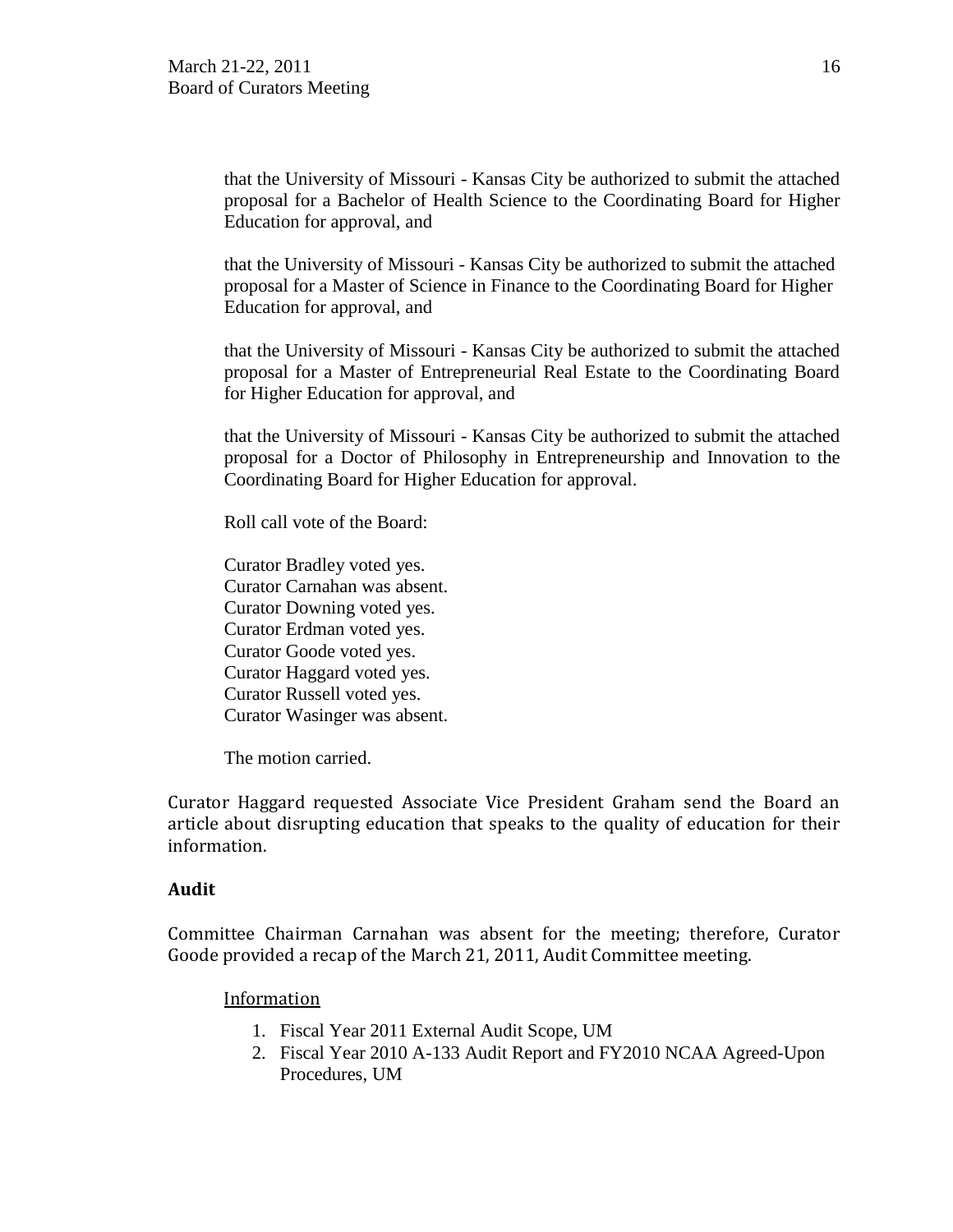- 3. Research Compliance Update 2011, UM
- 4. Internal Audit Quarterly and Follow-Up Reports, UM

## **Compensation and Human Resources**

Committee Chairman Erdman provided a recap of the March 21, 2011, Compensation and Human Resources committee meeting.

#### Information

- 1. Annual Retirement Plan Actuarial Valuation
- 2. Retirement Plan Advisory Committee Final Report

#### Action

- 1. Extension of Transition Assistance Program
- 2. Revision to Collected Rules and Regulations, Sections 530.010.D.4.c and 530.010.T.1.c, Retirement, Disability and Death Benefit Plan (Increasing Summer Salary Credit for Nine-Month Faculty)

## Extension of Transition Assistance Program

It was recommended by Vice President Rodriguez, endorsed by Interim President Owens, recommended by the Compensation and Human Resources Committee, moved by Curator Erdman and seconded by Curator Bradley, that the Transition Assistance Program for Administrative, Service & Support Employees be extended through June 30, 2012. This program, originally approved by the Board of Curators in February 2009, was effective March 1, 2009 and was to remain in place until June 30, 2010. Due to the continued budget situation, the Board granted an extension of the program through June 30, 2011. With further cuts from state funding, it is proposed that the attached program be extended through June 30, 2012.

Roll call vote of the Board:

Curator Bradley voted yes. Curator Carnahan was absent. Curator Downing voted yes. Curator Erdman voted yes. Curator Goode voted yes. Curator Haggard voted yes. Curator Russell voted yes.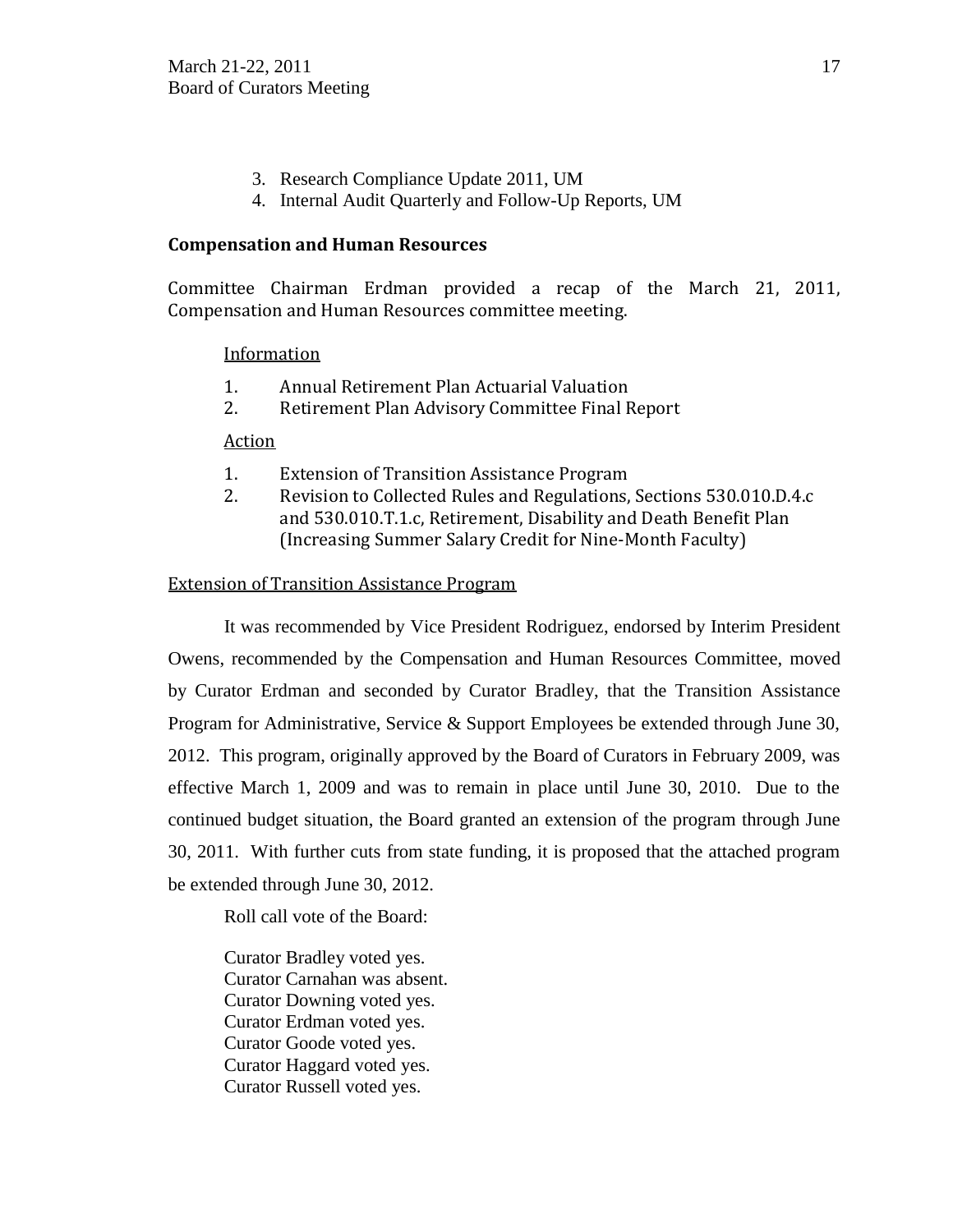Curator Wasinger was absent.

The motion carried.

# Revision to Collected Rules and Regulations, Sections 530.010.D.4.c and 530.010.T.1.c, Retirement, Disability and Death Benefit Plan (Increasing Summer Salary Credit for Nine-Month Faculty)

It was recommended by Vice President Rodriguez, endorsed by Interim President

Owens, recommended by the Compensation and Human Resources Committee, moved

by Curator Erdman and seconded by Curator Bradley, that the following action be

approved:

that Collected Rules and Regulations, Sections 530.010.D.4.c. and 530.010.T.1.c., University of Missouri Retirement, Disability and Death Benefit Plan be amended per the attached (below) to increase, for retirement benefit calculation purposes, the amount of summer session salary (for nine-month faculty) that can be recognized under the plan.

Roll call vote of the Board:

Curator Bradley voted yes. Curator Carnahan was absent. Curator Downing voted yes. Curator Erdman voted yes. Curator Goode voted yes. Curator Haggard voted yes. Curator Russell voted yes. Curator Wasinger was absent.

The motion carried.

| Amendment to the Retirement, Disability & Death Benefit Plan |                                       |  |
|--------------------------------------------------------------|---------------------------------------|--|
| Section 530.010.D.4.c.                                       |                                       |  |
| <b>Current Language</b>                                      | Proposed Language                     |  |
| Compensation for Summer                                      | Compensation for Summer               |  |
| Appointment Service which exceeds                            | Appointment Service, earned before    |  |
| two-ninths $(2/9)$ of the Member's Salary                    | May 1, 2011, which exceeds two-ninths |  |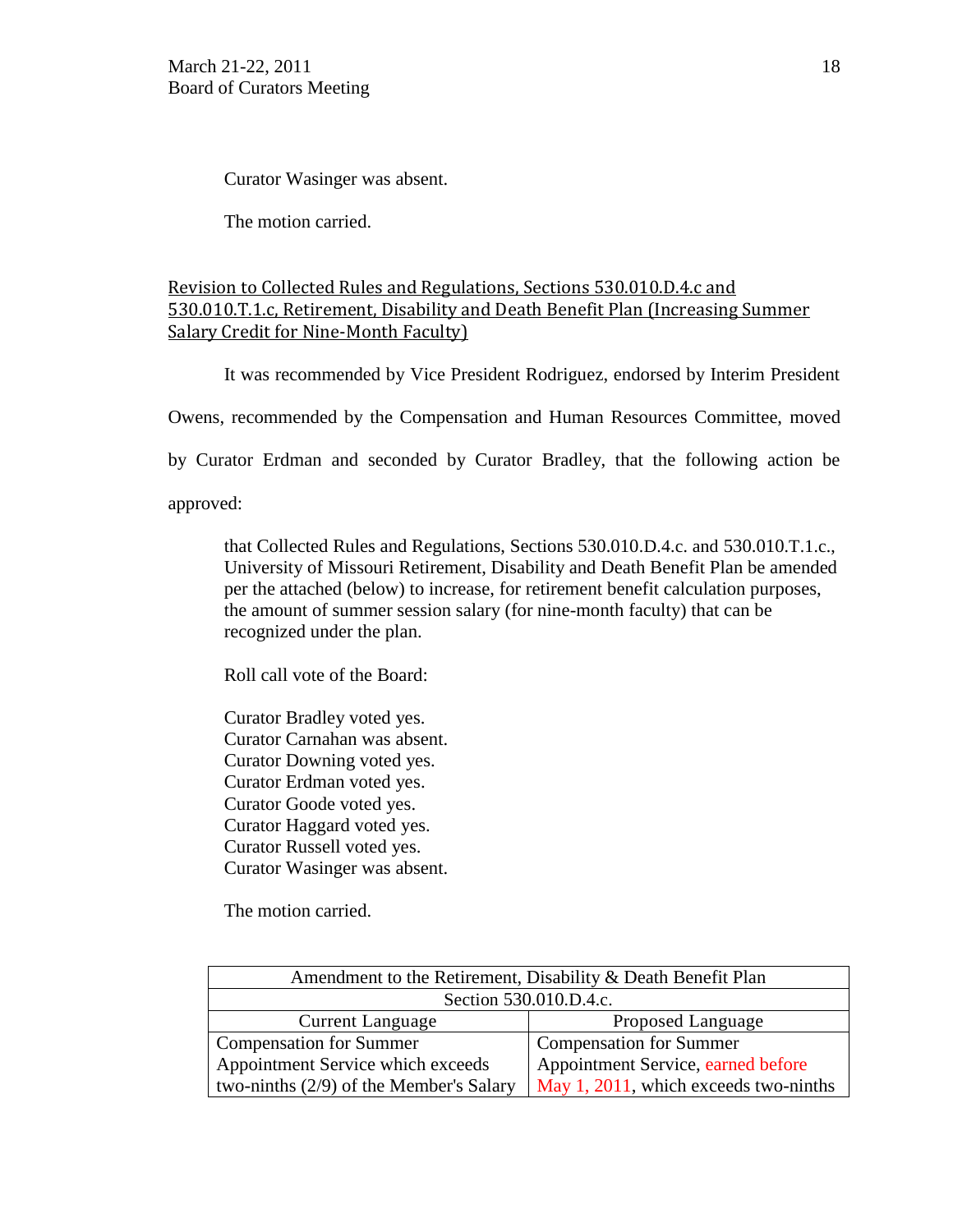for the nine (9) month period immediately preceding the Summer Appointment (or the nine (9) month period immediately following the Summer Appointment in the case of a Member whose first appointment is a Summer Session Appointment) shall not be taken into account as Summer Appointment Salary. In the event that such Summer Appointment Service is not immediately preceded by a full-time nine (9) month appointment, compensation for Summer Appointment Service which exceeds two-ninths (2/9) of the Members Salary for the nine (9) month appointment immediately following such Summer Appointment shall not be taken into account as Summer Appointment Salary. For the purpose of applying this limitation, a Member's Salary for the nine (9) month period immediately preceding or following a Summer Appointment, as the case may be, shall be deemed to include all compensation paid to such Member pursuant to a nine (9) month appointment, but to exclude all compensation paid to such Member pursuant to an eleven (11) or twelve (12) month appointment.

(2/9) of the Member's Salary for the nine (9) month period immediately preceding the Summer Appointment (or the nine (9) month period immediately following the Summer Appointment in the case of a Member whose first appointment is a Summer Session Appointment) shall not be taken into account as Summer Appointment Salary. In the event that such Summer Appointment Service is not immediately preceded by a full-time nine (9) month appointment, compensation for Summer Appointment Service which exceeds two-ninths (2/9) of the Members Salary for the nine (9) month appointment immediately following such Summer Appointment shall not be taken into account as Summer Appointment Salary. For the purpose of applying this limitation, a Member's Salary for the nine (9) month period immediately preceding or following a Summer Appointment, as the case may be, shall be deemed to include all compensation paid to such Member pursuant to a nine (9) month appointment, but to exclude all compensation paid to such Member pursuant to an eleven (11) or twelve (12) month appointment.

Compensation for Summer Appointment Service, earned on or subsequent to May 1, 2011 which exceeds three-ninths (3/9) of the Member's Salary for the nine (9) month period immediately preceding the Summer Appointment (or the nine (9) month period immediately following the Summer Appointment in the case of a Member whose first appointment is a Summer Session Appointment) shall not be taken into account as Summer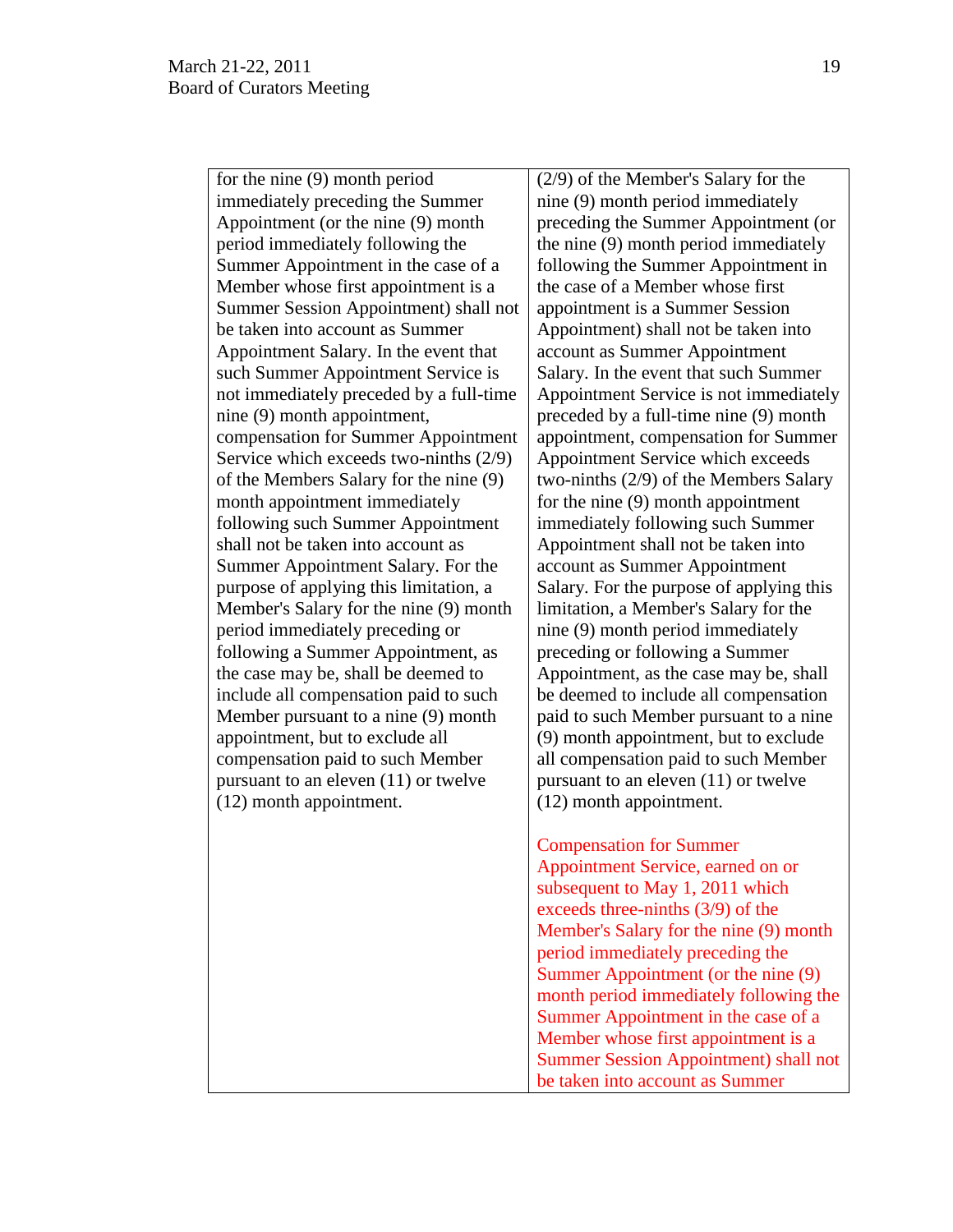| Appointment Salary. In the event<br>that such Summer Appointment Service<br>is not immediately preceded by a full-<br>time nine (9) month appointment,<br>compensation for Summer<br><b>Appointment Service which exceeds</b><br>three-ninths $(3/9)$ of the Members<br>Salary for the nine (9) month<br>appointment immediately following<br>such Summer Appointment shall not be<br>taken into account as Summer<br>Appointment Salary. For the purpose of<br>applying this limitation, a<br>Member's Salary for the nine (9) month<br>period immediately preceding or<br>following a Summer Appointment, as<br>the case may be, shall be deemed to |
|-------------------------------------------------------------------------------------------------------------------------------------------------------------------------------------------------------------------------------------------------------------------------------------------------------------------------------------------------------------------------------------------------------------------------------------------------------------------------------------------------------------------------------------------------------------------------------------------------------------------------------------------------------|
| include all compensation paid to such<br>Member pursuant to a nine (9) month<br>appointment, but to exclude all<br>compensation paid to such Member<br>pursuant to an eleven $(11)$ or twelve<br>(12) month appointment.                                                                                                                                                                                                                                                                                                                                                                                                                              |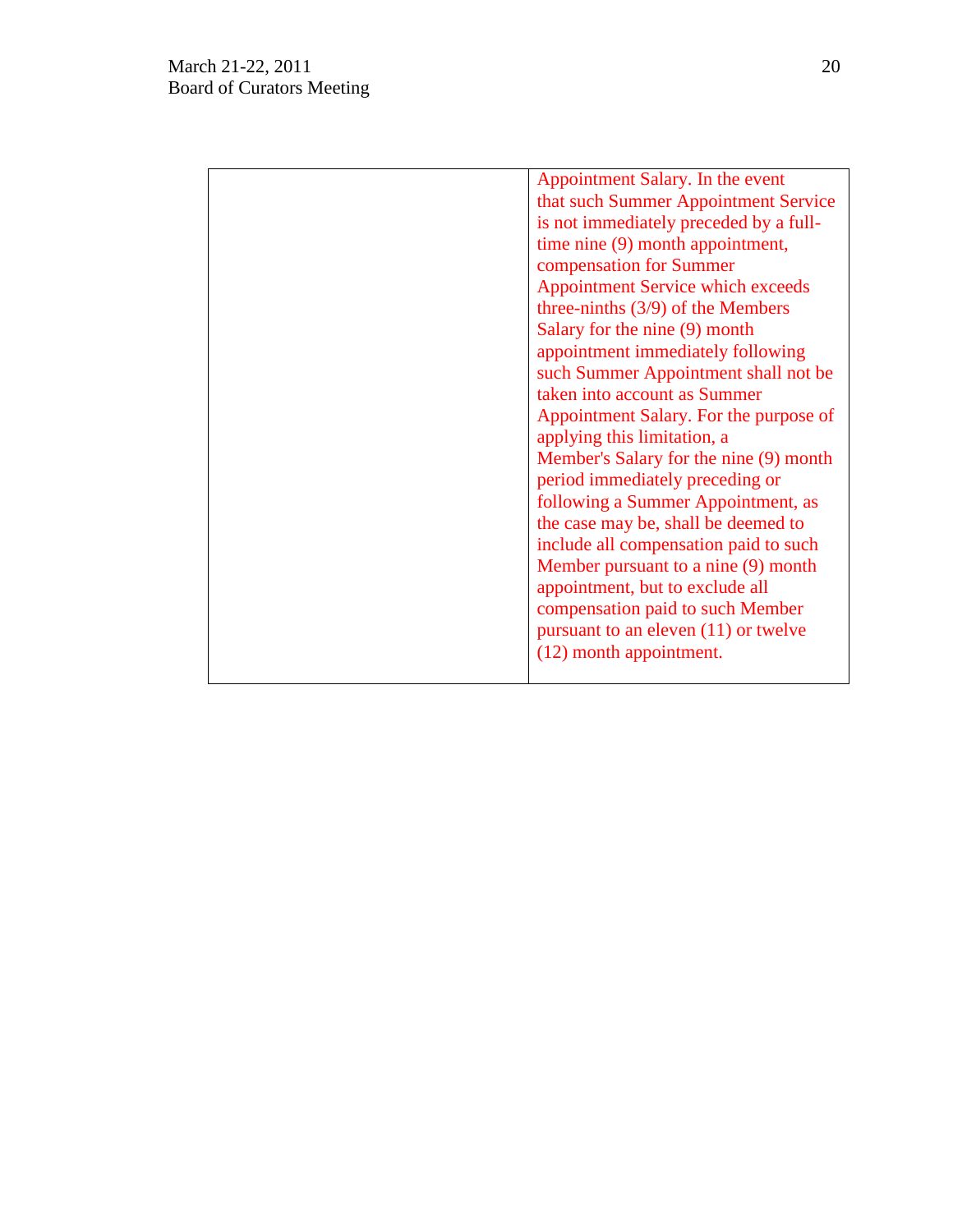| Amendment to the Retirement, Disability & Death Benefit Plan                                                                                                                                                                                                                                                                                                                                                                                                                                                                        |                                                                                                                                                                                                                                                                                                                                                                                                                                                                                                                                                                                                                                                |  |
|-------------------------------------------------------------------------------------------------------------------------------------------------------------------------------------------------------------------------------------------------------------------------------------------------------------------------------------------------------------------------------------------------------------------------------------------------------------------------------------------------------------------------------------|------------------------------------------------------------------------------------------------------------------------------------------------------------------------------------------------------------------------------------------------------------------------------------------------------------------------------------------------------------------------------------------------------------------------------------------------------------------------------------------------------------------------------------------------------------------------------------------------------------------------------------------------|--|
| Section 530.010.T.1.c.                                                                                                                                                                                                                                                                                                                                                                                                                                                                                                              |                                                                                                                                                                                                                                                                                                                                                                                                                                                                                                                                                                                                                                                |  |
| <b>Current Language</b>                                                                                                                                                                                                                                                                                                                                                                                                                                                                                                             | Proposed Language                                                                                                                                                                                                                                                                                                                                                                                                                                                                                                                                                                                                                              |  |
| Members contributions shall not be<br>required to be made on amounts of<br>Summer Appointment Salary that<br>exceed two-ninths $(2/9)$ of the<br>Member's Salary for the nine (9) month<br>period immediately preceding Summer<br>Appointment (or the nine (9) month<br>period immediately following Summer<br>Appointment if the Member's first<br>appointment is a Summer Session<br>Appointment) or if the Summer Session<br>Appointment is not immediately<br>preceded by the Member's appointment<br>for a full Contract Year. | Members contributions shall not be<br>required to be made on amounts of<br>Summer Appointment Salary that, for<br>summer appointment salary earned prior<br>to May 1, 2011, exceed two-ninths $(2/9)$<br>of the Member's Salary for the nine (9)<br>month period immediately preceding<br>Summer Appointment (or the nine (9)<br>month period immediately following<br>Summer Appointment if the Member's<br>first appointment is a Summer Session<br>Appointment) or if the Summer Session<br>Appointment is not immediately<br>preceded by the Member's appointment                                                                          |  |
|                                                                                                                                                                                                                                                                                                                                                                                                                                                                                                                                     | for a full Contract Year.<br>Members contributions shall not be<br>required to be made on amounts of<br>Summer Appointment Salary that, for<br>summer appointment salary earned on<br>or subsequent to May 1, 2011 exceed<br>three ninths $(3/9)$ of the Member's<br>Salary for the nine (9) month period<br>immediately preceding Summer<br>Appointment (or the nine (9) month<br>period immediately following Summer<br>Appointment if the Member's first<br>appointment is a Summer Session<br>Appointment) or if the Summer Session<br>Appointment is not immediately<br>preceded by the Member's appointment<br>for a full Contract Year. |  |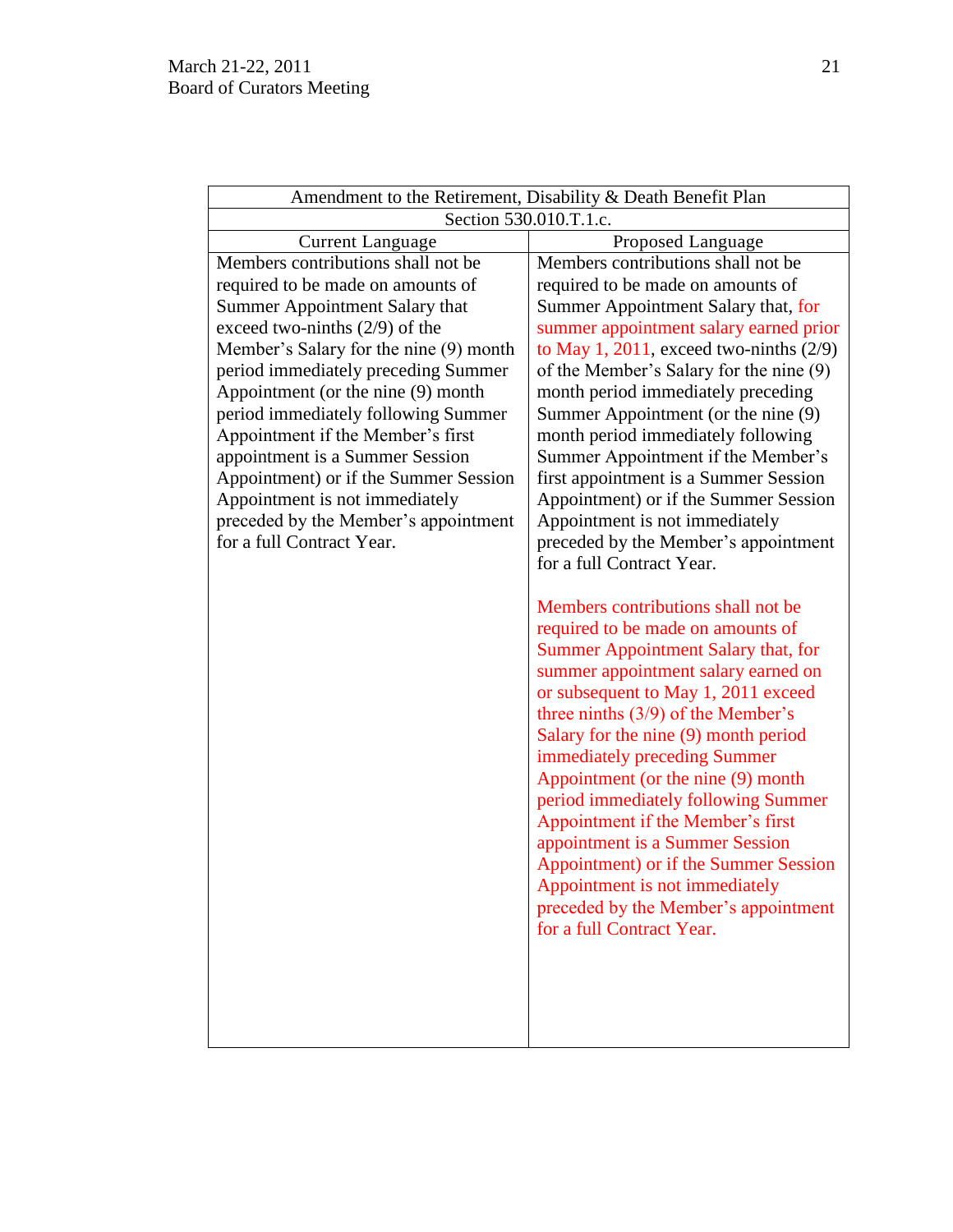## **Finance**

Committee Chairman Russell provided a recap of the March 21, 2011, Finance Committee meeting.

## **Information**

- 1. Fiscal Year 2012 Preliminary Budget, UM
- 2. Investment Update, UM
- 3. Physical Facilities Quarterly Report, UM
- 4. New Building Project Design, Oak Street Parking Structure Replacement, UMKC

## Action

- 1. Termination of Emerging Markets Manager and Hiring of Emerging Markets Manager, UM
- 2. Revision to Collected Rules and Regulations, Section 140.011, Investment Policy for Endowment Fund, and Section 140.012, Investment Policy for Retirement, Disability and Death Benefit Plan, UM
- 3. Selection of Private Equity Investment Manager, UM
- 4. Adjourn Finance Committee Meeting

# Termination of Emerging Markets Manager and Hiring of Emerging Markets Manager, UM

It was recommended by Vice President Krawitz, endorsed by Interim President

Owens, recommended by the Finance Committee, moved by Curator Russell, and

seconded by Curator Goode, that the following action be approved:

that the Vice President for Finance and Administration be authorized to:

- 1. terminate emerging markets equity manager Templeton for the University of Missouri Retirement, Disability and Death Benefit Plan and the University of Missouri Balanced Pool; and
- 2. hire Eaton Vance-Parametric to manage emerging markets equity accounts in its Structured Emerging Markets product for the University of Missouri Retirement, Disability and Death Benefit Plan and the University of Missouri Balanced Pool, as outlined in the information on file for this meeting.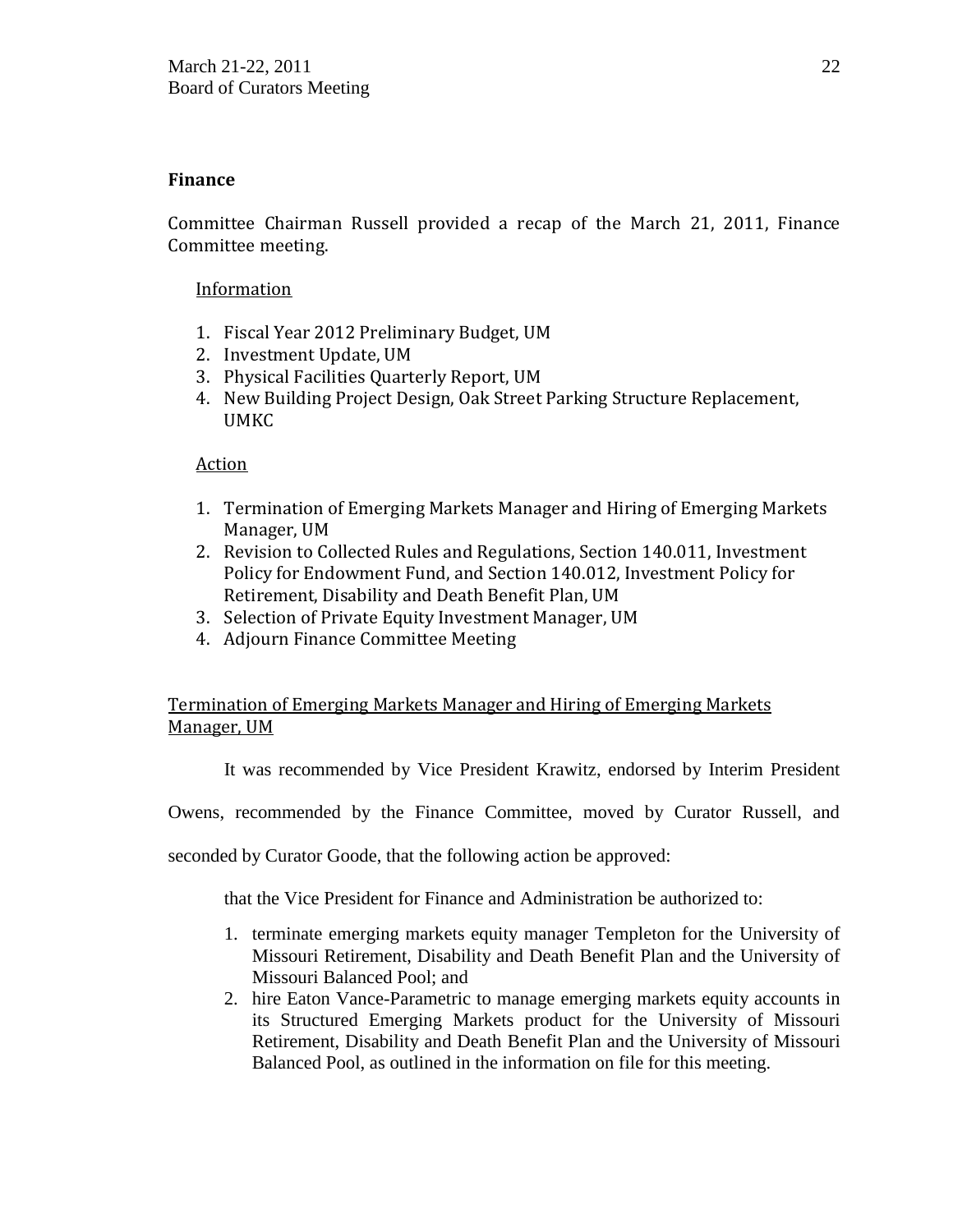Agreements entered into by the University are subject to review and approval by

the Vice President for Finance and Administration and General Counsel.

Roll call vote of the Board:

Curator Bradley voted yes. Curator Carnahan was absent. Curator Downing voted yes. Curator Erdman voted yes. Curator Goode voted yes. Curator Haggard voted yes. Curator Russell voted yes. Curator Wasinger was absent.

The motion carried.

Revision to Collected Rules and Regulations, Section 140.011, Investment Policy for Endowment Fund, and Section 140.012, Investment Policy for Retirement, Disability and Death Benefit Plan, UM

Curator Russell moved this action to an information item. No action was taken by the Board.

#### Selection of Private Equity Investment Manager, UM

It was recommended by Vice President Krawitz, endorsed by Interim President

Owens, recommended by the Finance Committee, moved by Curator Russell and

seconded by Curator Goode, that the following action be approved:

that the Vice President for Finance and Administration be authorized to invest in private equity partnership Crosslink Crossover Fund VI for the University of Missouri Retirement, Disability and Death Benefit Plan and the University of Missouri Balanced Pool in aggregate amounts not to exceed \$30 million.

Agreements entered into by the University are subject to review and approval by

the Vice President for Finance and Administration and General Counsel.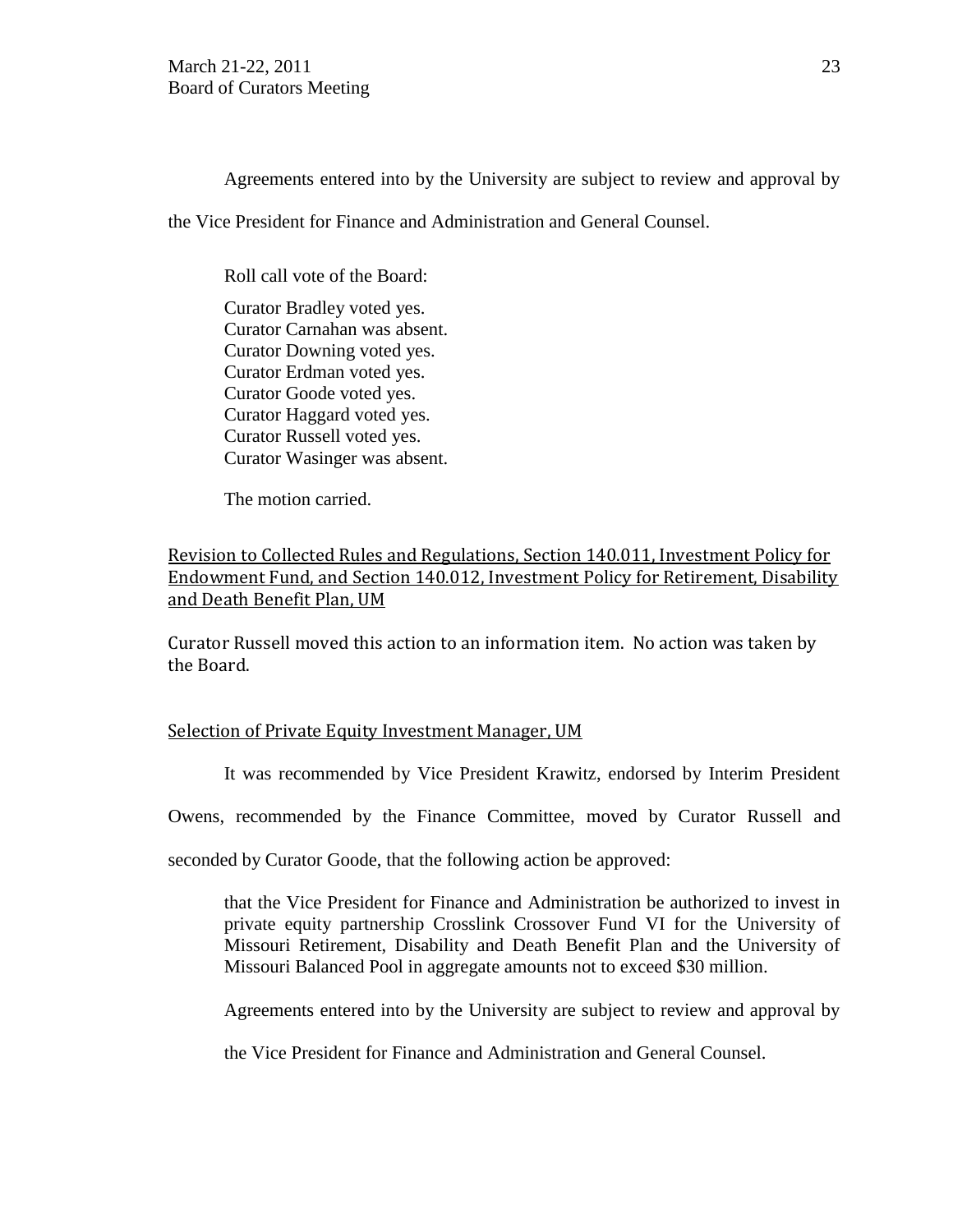Roll call vote of the Board:

Curator Bradley voted yes. Curator Carnahan was absent. Curator Downing voted yes. Curator Erdman voted yes. Curator Goode voted yes. Curator Haggard voted yes. Curator Russell voted yes. Curator Wasinger was absent.

The motion carried.

# **Presidential Search**

Committee Chairman Erdman provided a recap of the March 21, 2011, Presidential Search committee meeting (on file with the Committee minutes)

# **General Business**

Good and Welfare

Draft June 2011 Board of Curators meeting agenda – no discussion (on file)

# Resolution for Christopher S. "Kit" Bond

It was endorsed by Interim President Owens, recommended by Chairman Erdman,

moved by Curator Erdman and seconded by Curator Goode, that the following resolution

recognizing the dedicated service of Christopher S. "Kit" Bond be approved:

# RESOLUTION

WHEREAS, Christopher S. "Kit" Bond has served the people of Missouri with distinction in elected office since 1970 as Missouri Auditor, Governor, and U.S. Senator; and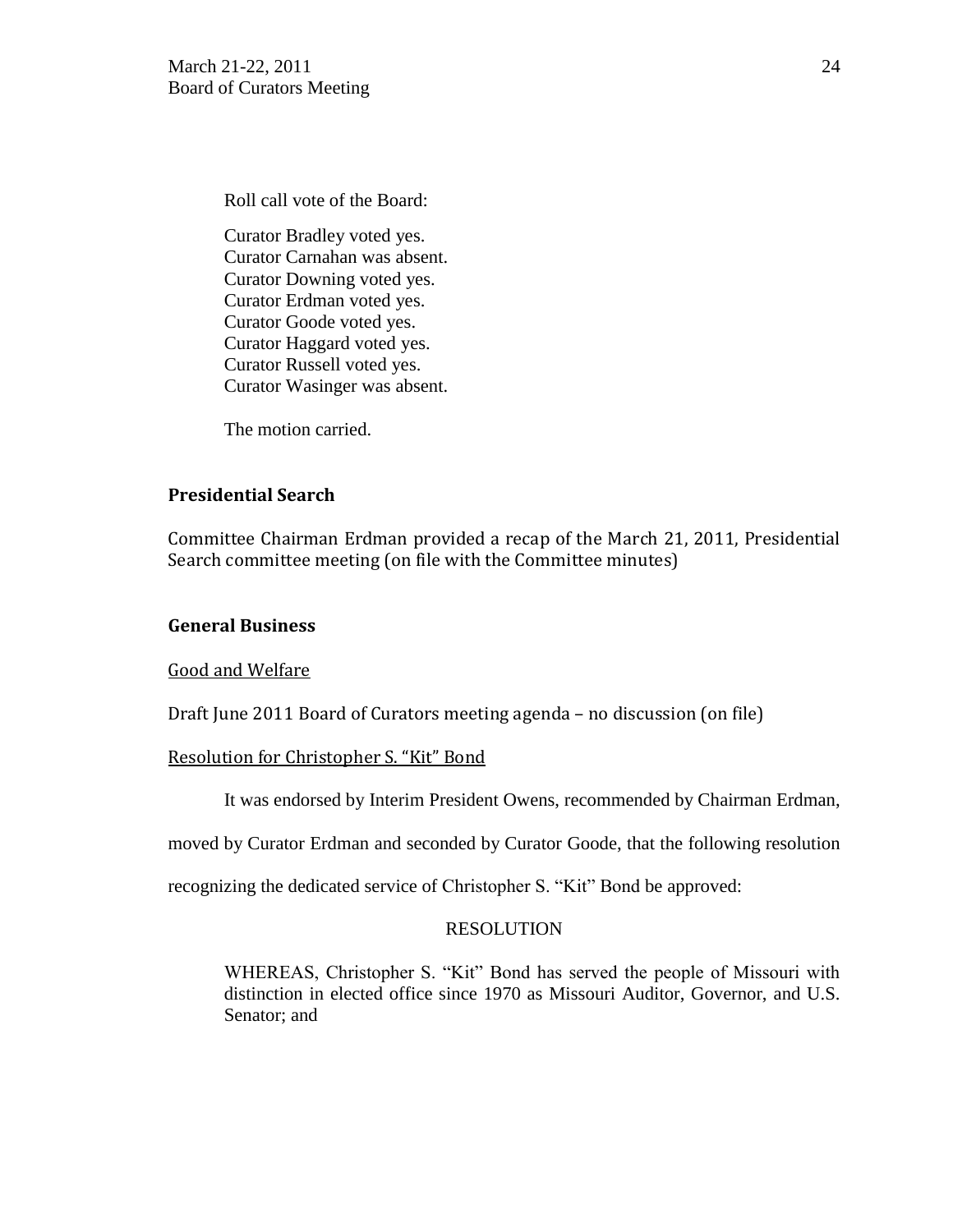WHEREAS, when Senator Bond served as Governor, he helped launch Food for the  $21<sup>st</sup>$  Century, the first interdisciplinary program at MU that focuses on feeding the world, a program that continues to serve Missourians; and

WHEREAS, in his tenure in Washington D.C., Senator Bond directed over \$500 million in federal research and capital funds to the University of Missouri System; and

WHEREAS, Senator Bond has been a champion for education and research by supporting increases in funding for the National Science Foundation (NSF), NASA, the U.S. Department of Agriculture, and the life sciences; and

WHEREAS, funds that Senator Bond has secured have added a total of more than 511,000 square feet of building space to the University of Missouri campuses; and

WHEREAS, this capital funding has resulted in the Christopher S. "Kit" Bond Life Sciences Center at MU, and improved laboratory and research space for the VA's Truman Center, Ellis Fischel Cancer Center, the MU Research Reactor, the Geospatial Research Center, and the Thompson Center for Autism; and

WHEREAS, Senator Bond has also had key roles in developing the Life Science Business Incubator, and has been a consistent supporter of the work of the Food and Agriculture Policy Research Institute (FAPRI) as well as cooperative programs with the Agriculture Research Service in Columbia; and

WHEREAS, Senator Bond has fought tirelessly to increase academic research capabilities among all of the University of Missouri campuses in the areas of defense and agriculture; and

WHEREAS, during Senator Bond's tenure in public office, he has been featured as keynote speaker at events across the University of Missouri campuses; and

WHEREAS, Senator Bond is an avid supporter of Mizzou Tiger athletics; and

WHEREAS, Buck's Ice Cream even created a chestnut-flavored ice cream in recognition of Senator Bond's beloved chestnut tree farm in Mexico, Missouri:

NOW, THEREFORE, BE IT RESOLVED, that the Board of Curators on behalf of the students, faculty, staff and alumni of the University of Missouri, and on behalf of the citizens of the State of Missouri, does hereby adopt this resolution in sincere appreciation of the dedicated and devoted service of Christopher S. "Kit" Bond; and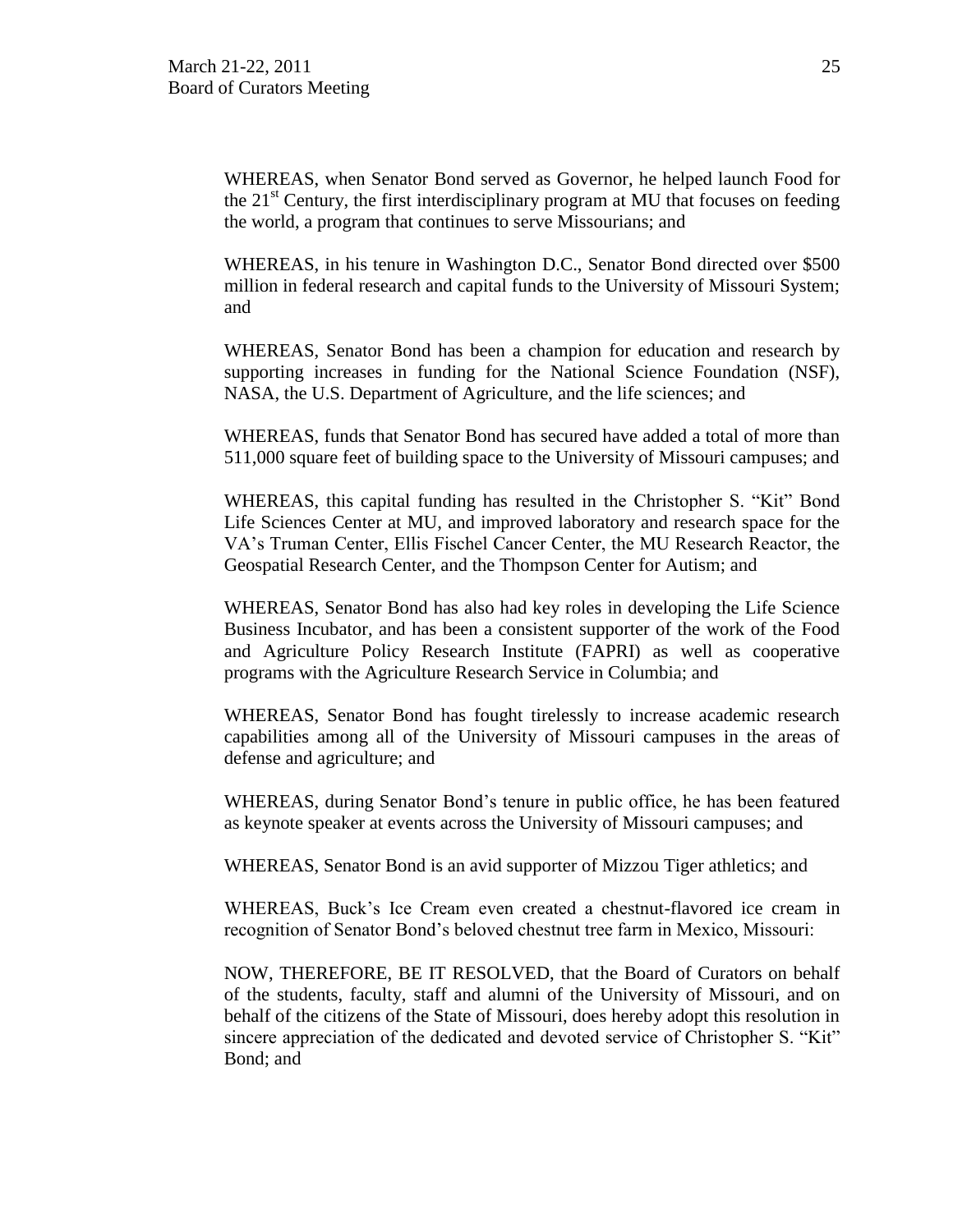BE IT FURTHER RESOLVED, that the Secretary of the Board of Curators cause this resolution to be spread upon the minutes of this meeting and that a duly inscribed copy thereof be furnished to Senator Bond.

Roll call vote:

Curator Bradley voted yes. Curator Carnahan was absent. Curator Downing voted yes. Curator Erdman voted yes. Curator Goode voted yes. Curator Haggard voted yes. Curator Russell voted yes. Curator Wasinger was absent.

The motion carried.

It was moved by Curator Bradley and seconded by Curator Downing, that the

public session of the Board of Curators meeting, March 21-22, 2011, be adjourned.

Roll call vote:

Curator Bradley voted yes. Curator Carnahan was absent. Curator Downing voted yes. Curator Erdman voted yes. Curator Goode voted yes. Curator Haggard voted yes. Curator Russell voted yes. Curator Wasinger was absent.

The motion carried.

The public session adjourned at 11:20 A.M. on Tuesday, March 22, 2011.

## **BOARD OF CURATORS MEETING – EXECUTIVE SESSION**

A meeting of the University of Missouri Board of Curators was reconvened in executive session at 11:35 A.M., on Tuesday, March 22, 2011, in the Silver and Gold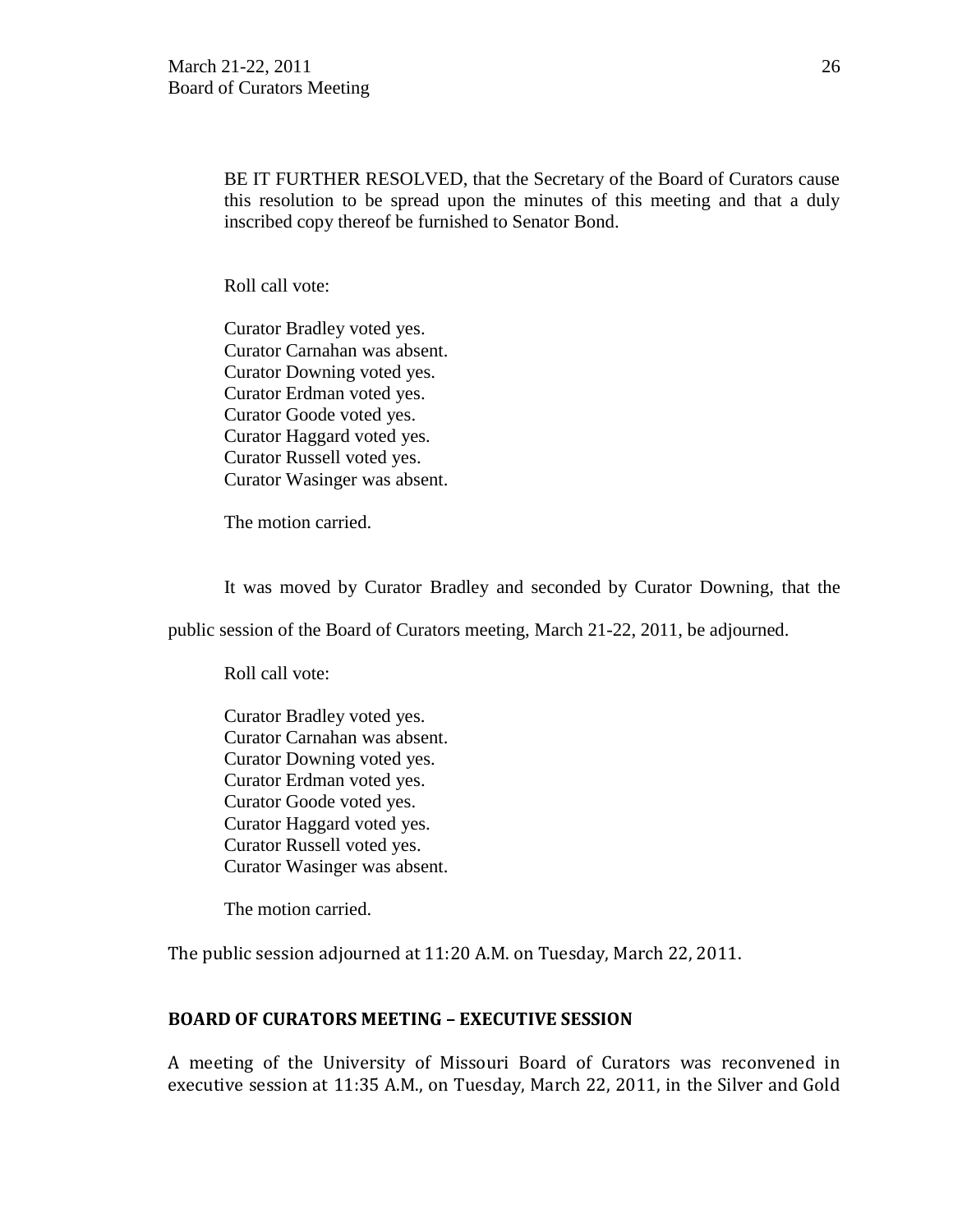Room, Havener Center on the Missouri University of Science and Technology Campus, pursuant to public notice given of said meeting. Curator Warren K. Erdman, Chairman of the Board of Curators, presided over the meeting.

#### Present

The Honorable David R. Bradley The Honorable Don M. Downing The Honorable Warren K. Erdman The Honorable Wayne Goode The Honorable Judith G. Haggard The Honorable Doug Russell

The Honorables John M. Carnahan III and David G. Wasinger were absent for the meeting.

#### Also Present

Mr. Stephen J. Owens, Interim President, University of Missouri System Mr. Phillip J. Hoskins, Acting General Counsel Ms. Cindy S. Harmon, Secretary of the Board of Curators Miss Laura A. Confer, Student Representative to the Board of Curators

#### **COMPENSATION AND HUMAN RESOURCES COMMITTEE MEETING – EXECUTIVE SESSION**

PersonnelMatters – Amended Employment Agreement for Interim President/General Counsel (information on file)

It was recommended by Chair Warren Erdman and the Compensation and Human Resources Committee, moved by Curator Goode and seconded by Curator Downing, that the employment agreement for Stephen J. Owens, Interim President (General Counsel), be amended for the term January 7, 2011, and continuing through the eighteenth  $(18<sup>th</sup>)$ month after a new president takes office, per the attached amended employment agreement.

Roll call vote of Board of Curators:

Curator Bradley voted yes.

Curator Carnahan was absent.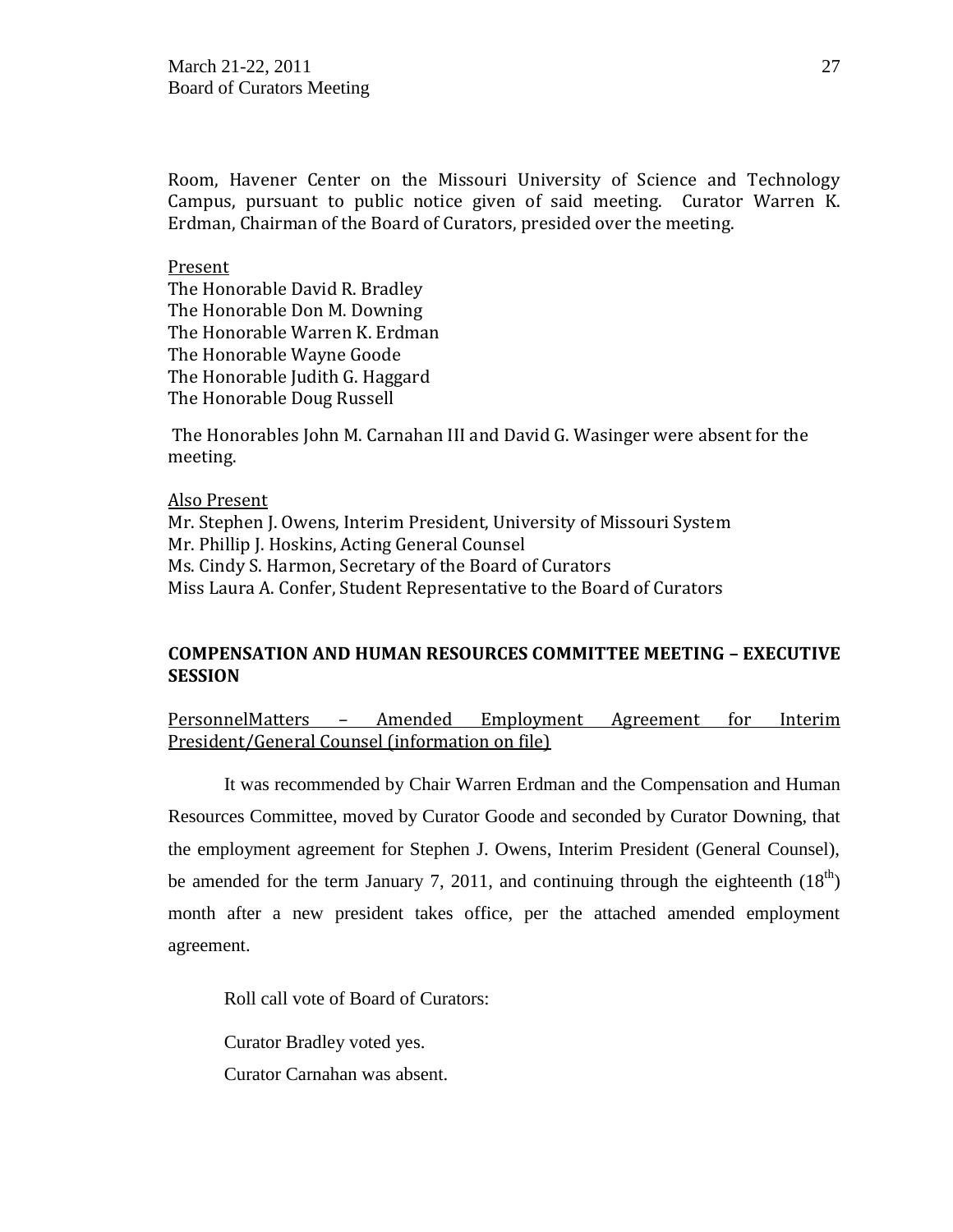Curator Downing voted yes. Curator Erdman voted yes. Curator Goode voted yes. Curator Haggard voted yes. Curator Russell voted yes. Curator Wasinger was absent.

The motion carried.

Personnel Matters – Interim President Owens and Acting General Counsel Hoskins reported on a couple of personnel matters. No action taken by the Board.

It was moved by Curator Bradley and seconded by Curator Erdman, that the

Board of Curators Compensation and Human Resources Committee meeting March 21-

22, 2011 be adjourned.

Roll call vote of Committee:

Curator Bradley voted yes. Curator Erdman voted yes. Curator Wasinger was absent.

The motion carried.

#### **General Business**

Litigation Report - presented by Acting General Counsel Hoskins (on file with the Office of General Counsel).

No action was taken by the Board of Curators.

It was moved by Curator Downing and seconded by Curator Russell, that the

meeting of the Board of Curators, March 21-22, 2011, shall be adjourned.